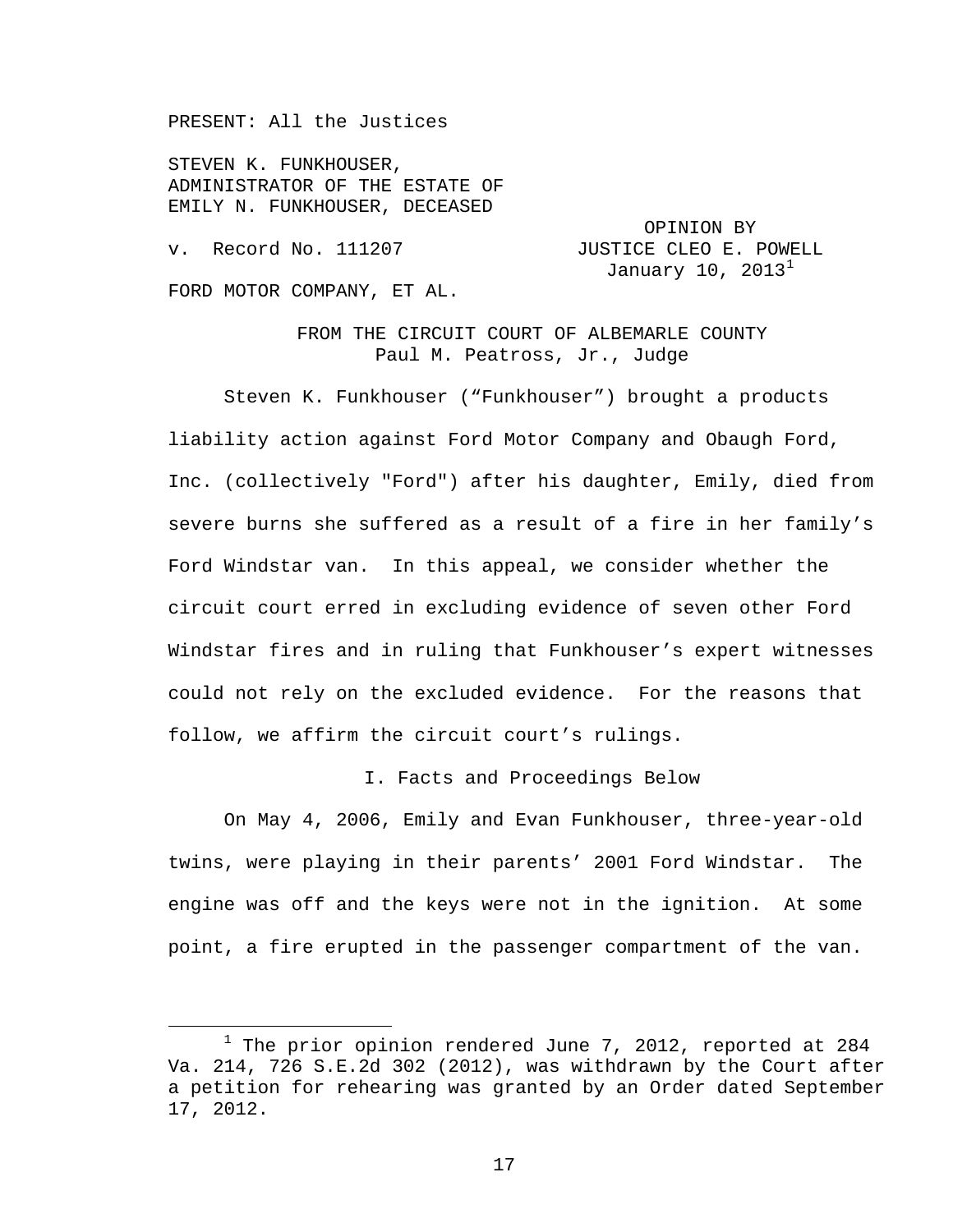Emily suffered significant third-degree burns and, as a result, died later that afternoon.

In August 2007, Funkhouser, as administrator of Emily's estate, filed a wrongful death action against Ford alleging "a design defect in a particular electrical connector behind the dashboard of the Ford Windstar van that caused it to ignite." After Ford was granted a motion in limine to exclude evidence of other Windstar fires, Funkhouser took a voluntary nonsuit.

In January 2010, Funkhouser again filed a wrongful death action against Ford, alleging negligence and breach of implied warranty. Funkhouser's action was based on the theory that Ford failed to adequately warn consumers about the fire hazards existing in Windstar vans when they are parked with the engine off and no key in the ignition.

A. Cause and Origin of the Funkhouser Fire According to Funkhouser's designated expert, Michael J. Schulz ("Schulz"), the origin of the fire in Funkhouser's vehicle "was located within the vehicle's instrument panel area with the key in an off position" and "[a]lthough there are multiple options within the instrument panel and surrounding area that could explain the electrical fire, the most likely origin point of the fire was in the lower portion of the panel in the vicinity of the wiring harness, cigarette lighter and the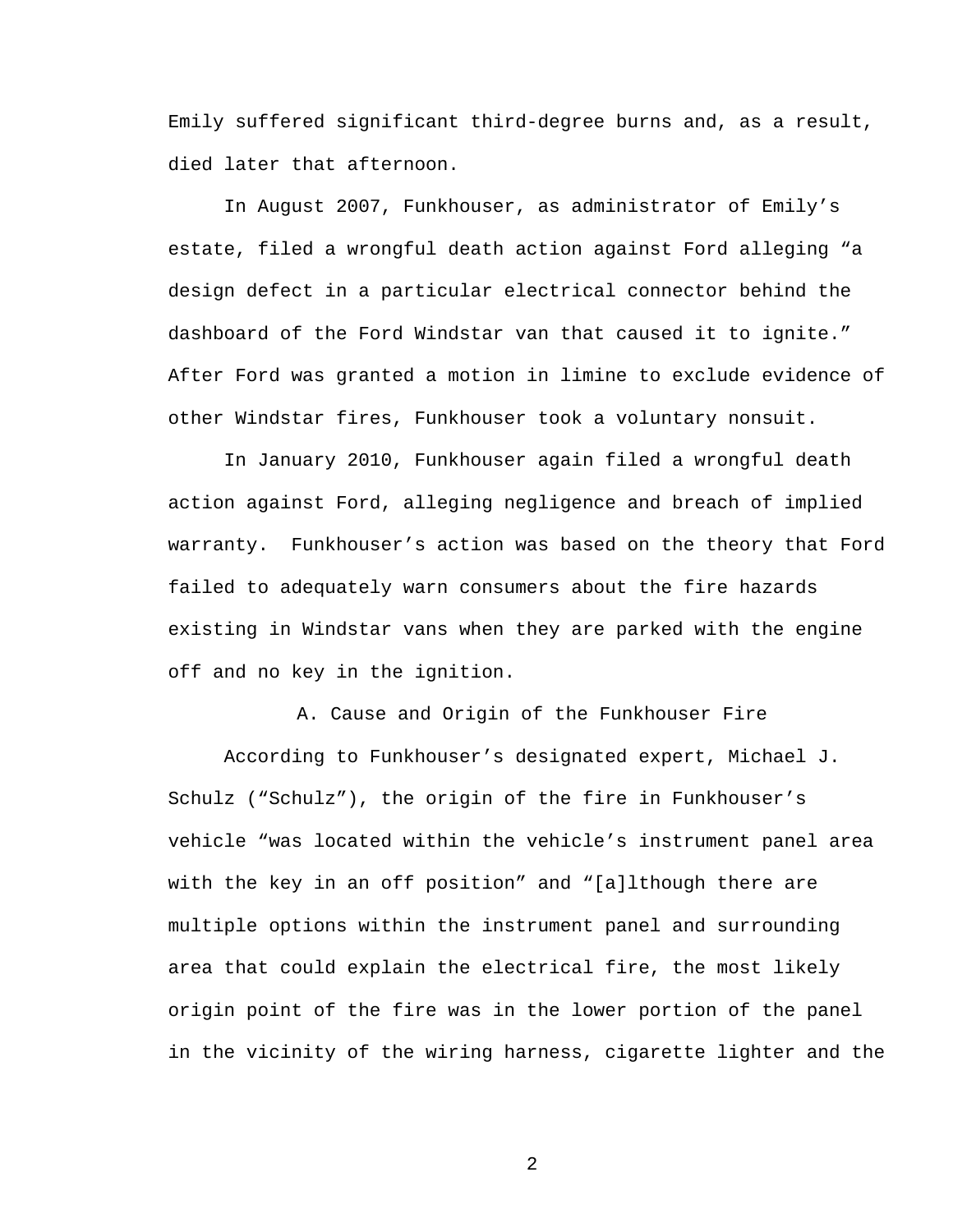controls for the heating and AC system." Schulz went on to explain that the fire was caused

by heat energy generated by abnormal and undesired electrical activity within the lower portion of the center instrument panel in the vicinity of the wiring harness, cigarette lighter and the controls for the vehicle's heating and air conditioning system. Further, the source of ignition was likely electrical activity emanating from one of the wires or connector in this vicinity.

Relying on documents produced by Ford during the pendency

of Funkhouser's first action,<sup>[2](#page-2-0)</sup> Schulz opined that

Ford possessed information that should have placed a reasonably prudent final-end manufacturer on notice that Ford's Windstar minivans manufactured between 1999 and 2003 were or were likely to be dangerous for the use for which they were sold because Ford knew or should have known that the electrical components in the instrument panel area of these vans had the potential to fail and result in a fire with the key in an "off" position.

B. Evidence of Other Windstar Van Fires

As evidence that Ford knew or had reason to know that there was a danger of key-off dashboard electrical fires in its Windstar vans, Funkhouser sought to introduce evidence of other Ford Windstar fires that occurred prior to the Funkhouser fire. Relying on the reports produced by Ford, Funkhouser identified seven other Windstar fires that he asserted put Ford on notice

<span id="page-2-0"></span> $2$  The parties agreed that all of the pleadings and submissions from the first action would become part of the record in the subsequent action.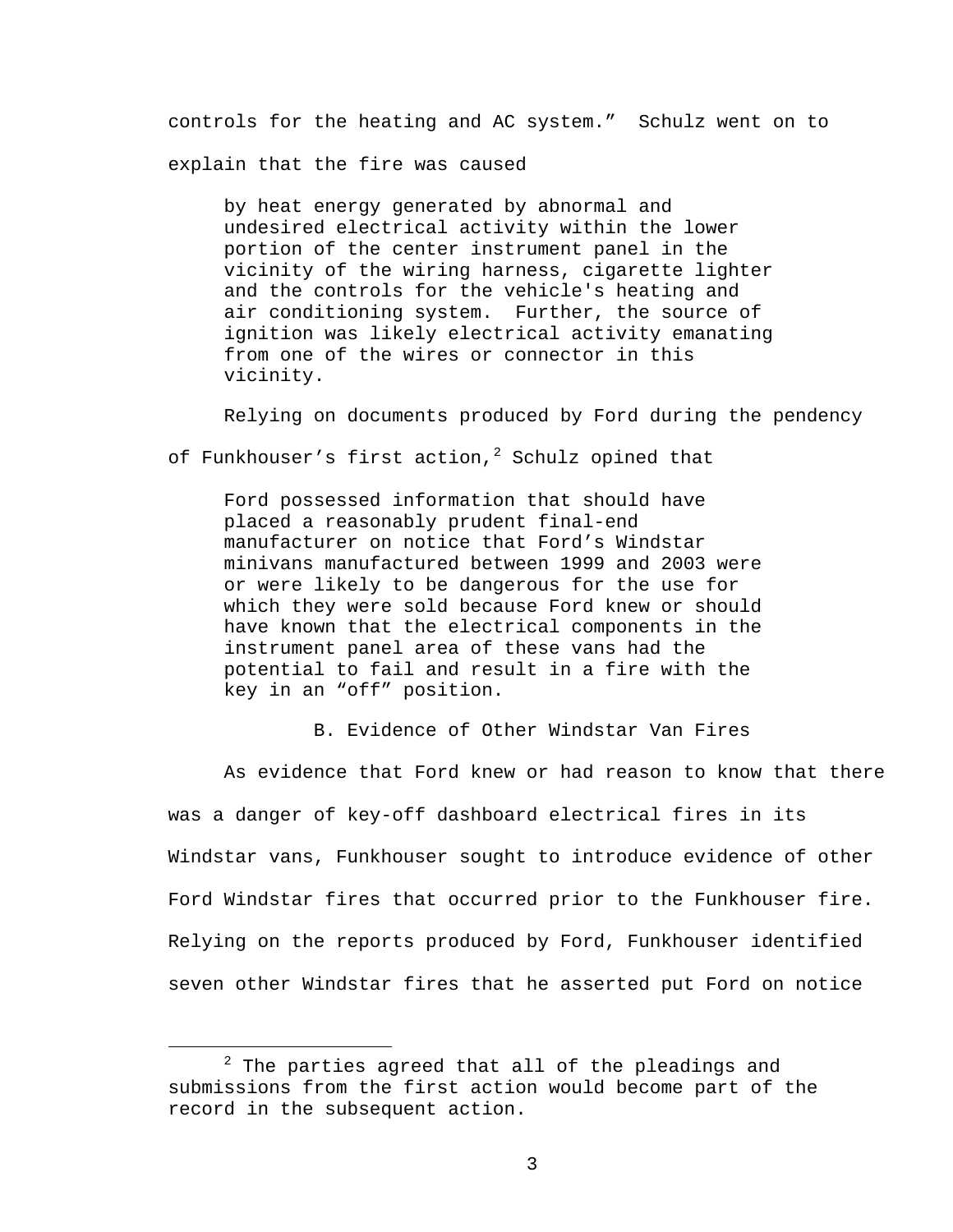of the danger of key-off dashboard electrical fires in its Windstar vans.

## 1. Mulkey Fire

In 2003, a 1999 Ford Windstar LX caught fire while the van was parked and not in operation. An investigation determined that the fire "began at the interior driver and center dash area" and "was caused by a failure of the wiring harness conductors and/or adjacent components located at the interior center and driver side dash area." However, "[t]he exact mechanism of failure [was] unknown," due to the "heavy degradation of the components and wiring conductors at the interior dash area."

### 2. Tirone Fire

In 2004, a 2003 Ford Windstar SEL caught fire when the van was parked and not in operation. An investigation determined that the fire began in the "dashboard area from the center section over to the left side" and was "accidental electrical in nature" as indicated by the "heavily shorted and beaded" wiring harness in the dashboard. The investigator noted that the vehicle had experienced problems with its electrical system prior to the fire.

## 3. Arencibia Fire

In 2004, a 1999 Ford Windstar LX caught fire while it was parked in a dealership service department repair shop and not in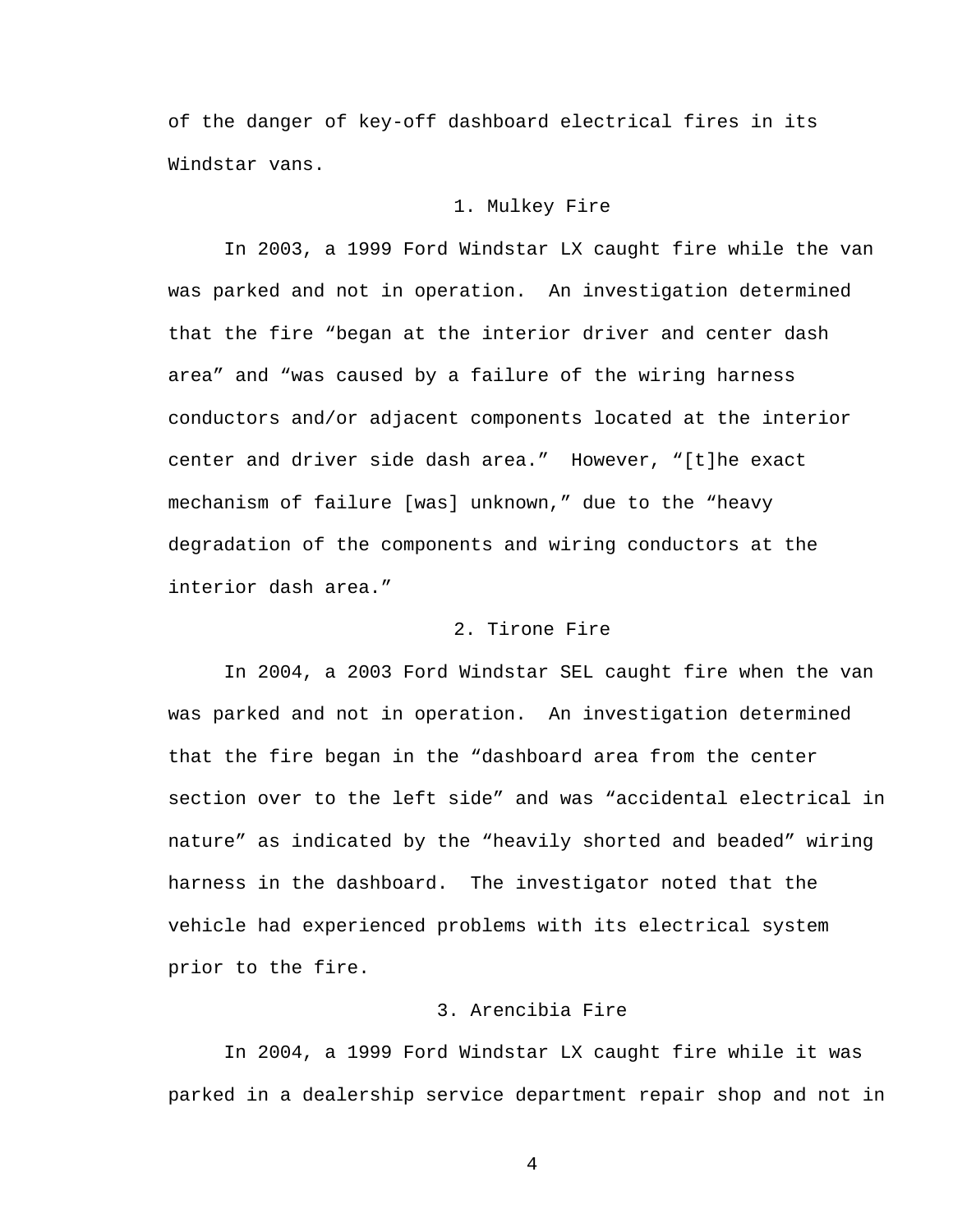operation. There was no investigation into the cause or origin of the fire, only reports that it originated underneath the dashboard.

#### 4. Bryan Fire

In 2002, a 1999 Ford Windstar caught fire while parked in a parking lot. According to the owner, the vehicle "blew up . . . due to an electrical concern." However, the cause and origin of the fire was undetermined, as there was no investigation into the matter. Ford did note that the owner or his girlfriend indicated that fire may have been caused by arson.

## 5. Carf Fire

In 2000, a 1999 Ford Windstar LX caught fire while parked in the owner's garage and not in operation. An investigation determined that the fire originated "in the area of the dashboard" and was "caused by an electrical malfunction within the dashboard." However, "[d]ue to the complete destruction of the interior of the . . . vehicle by the fire, a more complete precise cause could not be isolated." The investigator further noted that electrical problems preceding the fire indicated "a serious electrical malfunction which was causing a large current drain."

## 6. Pell Fire

In 2003, a 2002 Ford Windstar LX caught fire while the van was parked and not in operation. A fire department report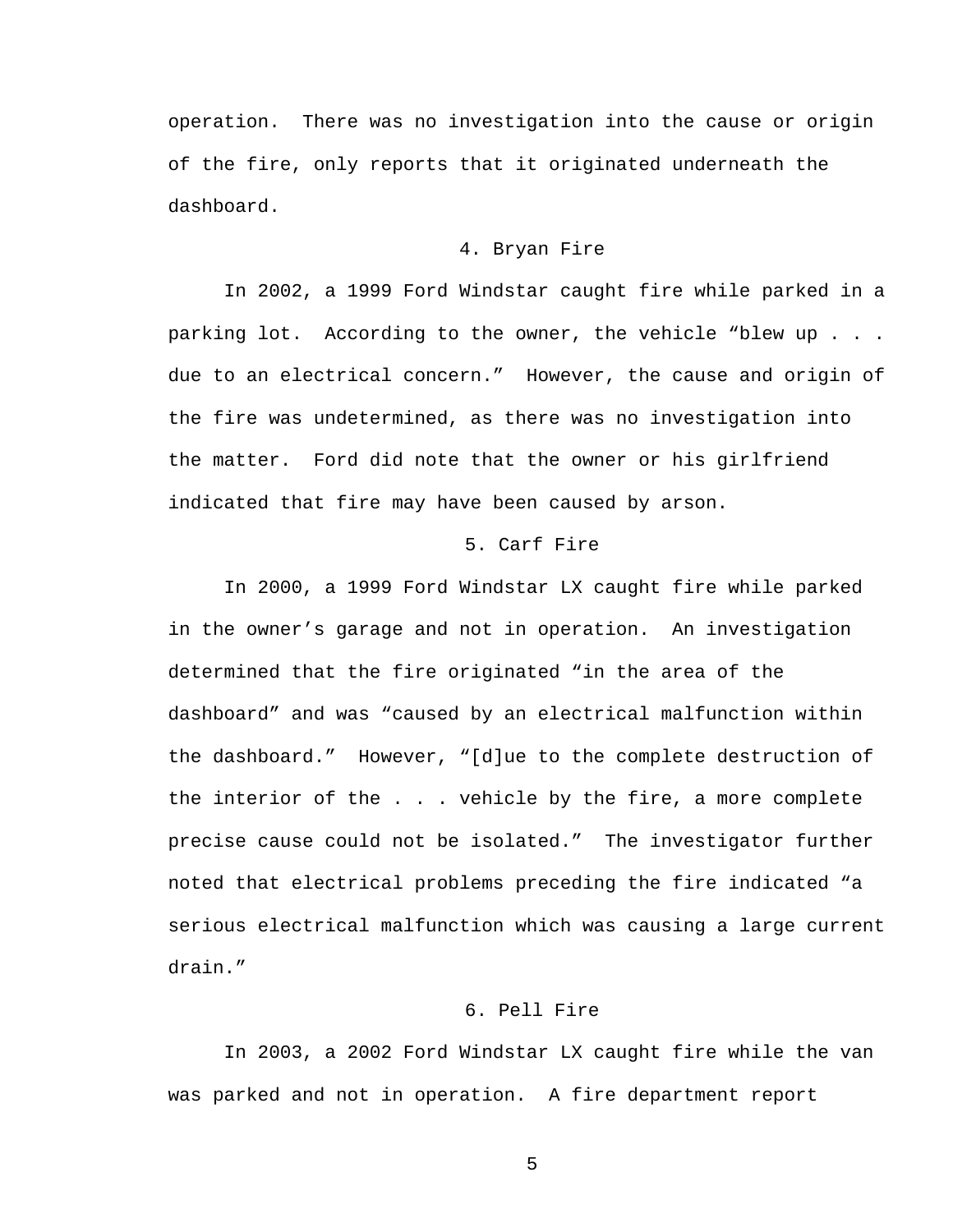states that the fire was "up under [the] glove box." According to the owner of the vehicle, investigators from the fire department, police department and the insurance company determined that the fire resulted from an electrical malfunction.

## 7. Roth Fire

In 2002, a 1999 Ford Windstar LX caught fire while the van was parked and not in operation. The initial investigation by the Fire Marshall's office determined that the origin of the fire was "located in the engine compartment" and that "a mechanical malfunction could not be ruled out as a possible cause of [the] fire." A subsequent investigation by a forensic automotive engineering firm determined that the fire originated "beneath the left end of the instrument panel and behind the instrument cluster" and resulted from "an electrical abnormality localized to the wiring harness of the instrument cluster electronic circuit board."

#### C. Trial Proceedings

Following discovery, Ford filed a motion in limine asking the court to reconfirm its ruling from the previous action excluding evidence of the other Windstar fires. Ford argued that Funkhouser could not prove that the causes of the seven other fires were substantially similar to the cause of the Funkhouser fire. After a hearing on the matter, the court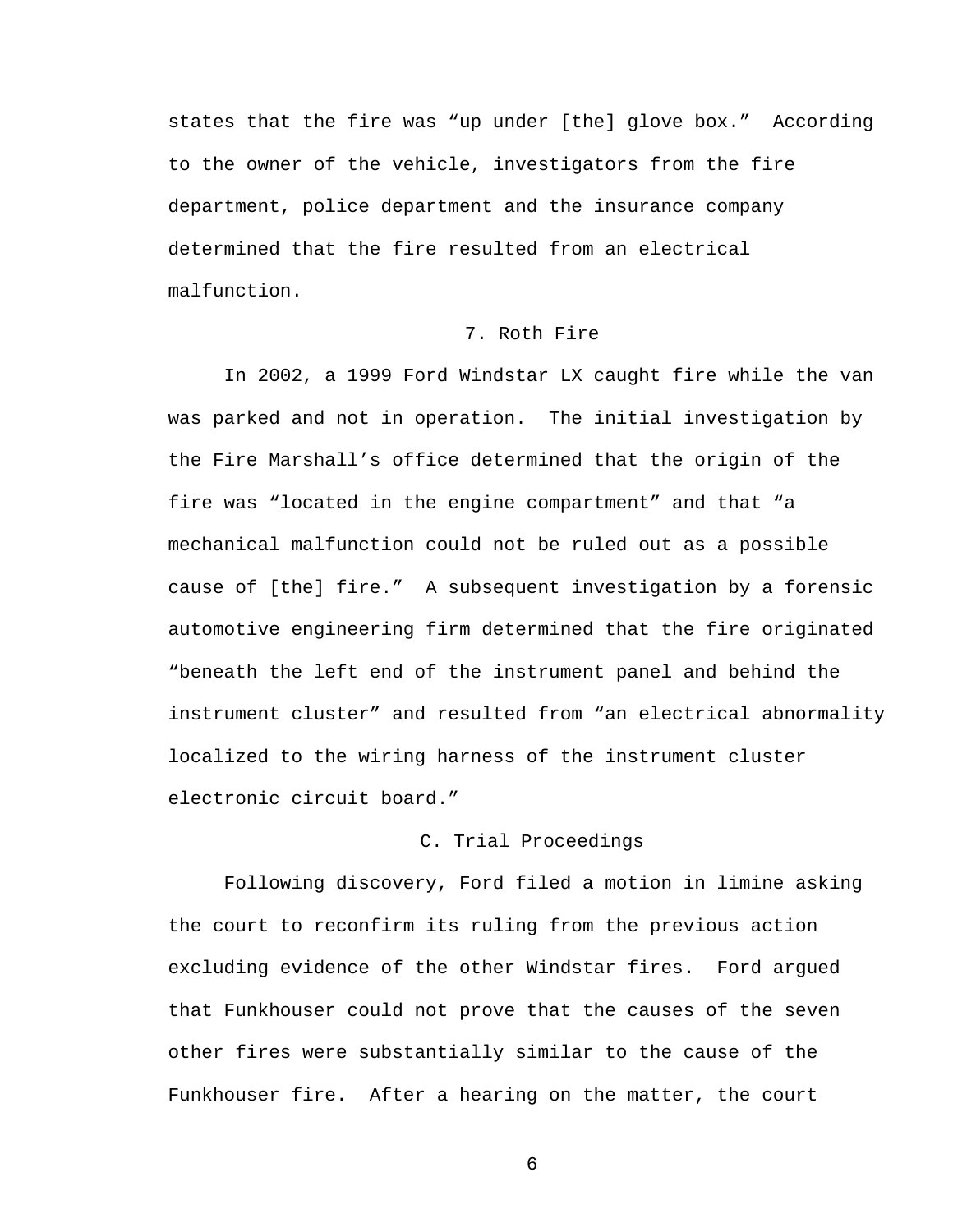issued a letter opinion granting the motion in limine. The court determined that, because "[t]he exact defect is not known in the Funkhouser fire . . . it is not fair to Ford to say it is the 'same or similar defect and danger'" as those in the other seven fires. The circuit court noted that none of Funkhouser's experts stated in their depositions that the other seven fires occurred under substantially similar circumstances or had substantially similar causes as the fire at issue. The circuit court concluded by stating:

The Court finds that the Funkhouser defect has to be identified with specificity to charge Ford with actual notice of that defect, which it had knowledge of by specific defects identified in the seven fires. The Court finds that the specificity required is lacking based on the Jones and Lupica cases. Even if there were enough specificity [referring to the Funkhouser fire], there is not enough specificity noted in the seven fires to say what the defect was that Ford had to warn of or correct. Furthermore, whether work had been done on those vehicles is not known and whether the original equipment as manufactured was in place in the seven fires is not known. Additionally, arson was not ruled out in some of the fires.

Funkhouser wrote to the court, requesting clarification as to whether the court's ruling precluded Funkhouser's expert witnesses from relying on the evidence of the other seven fires in forming their opinion as to whether Ford knew or had reason to know of the dangerous condition. On February 22, 2011, the circuit court entered an order memorializing the findings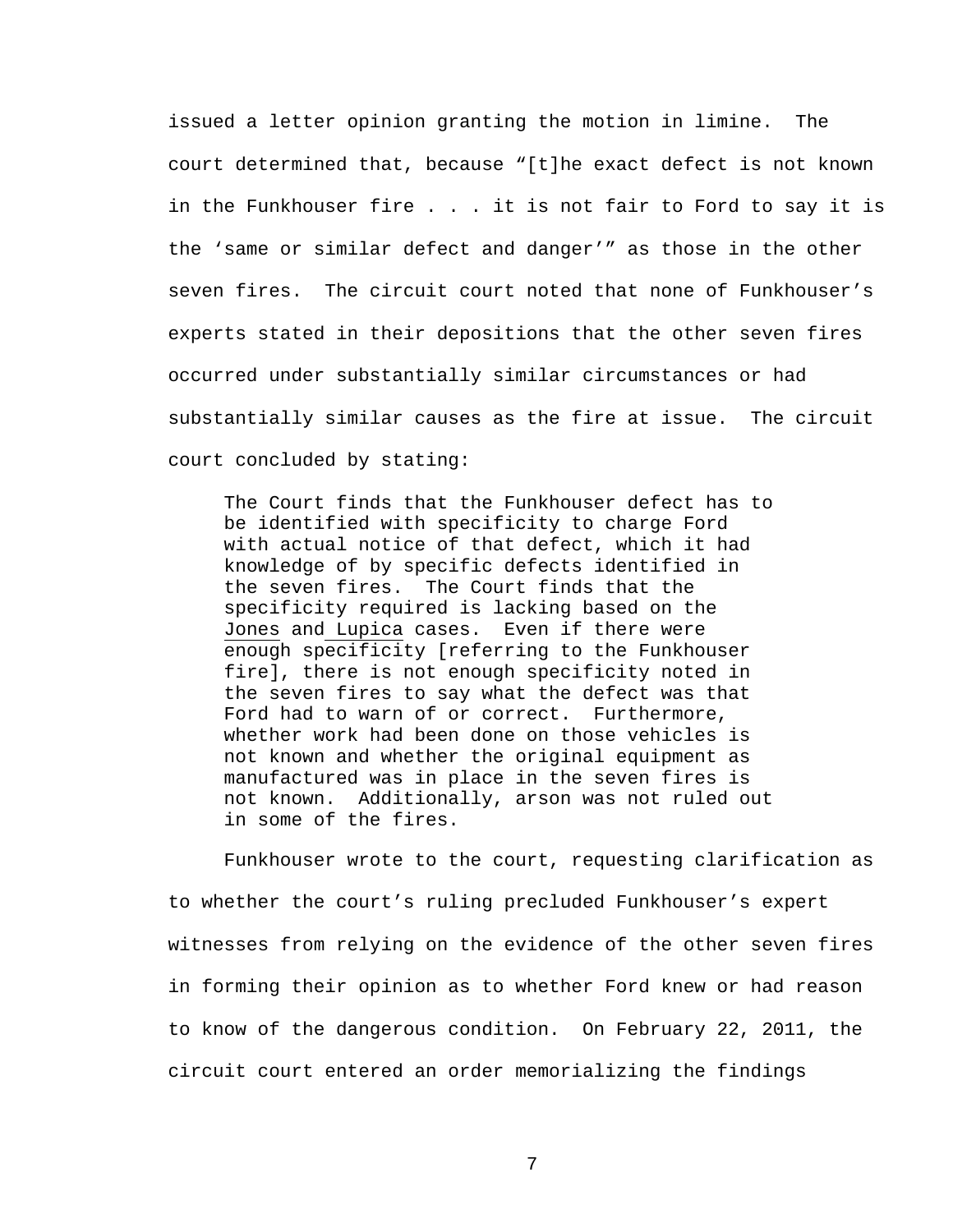contained in its letter opinion and further holding that evidence of the prior fires was inadmissible "including as a predicate for the testimony of [Funkhouser's] expert witnesses."

In its Final Order on this matter, the circuit court explained that, in granting Ford's motion in limine it

excluded for all purposes evidence proffered by [Funkhouser] of seven incidents of fires in Ford Windstar vehicles, all of which predated the fire in the instant case, and the Court further precluded Plaintiff's experts from relying on this excluded evidence as bases for their opinions.

Funkhouser appeals.

#### II. Analysis

On appeal, Funkhouser argues that the circuit court erred in excluding evidence of the seven other Windstar fires. In the alternative, Funkhouser contends that, even if evidence of the other Windstar fires was inadmissible, the circuit court erred in ruling that Funkhouser's experts could not rely on those other fires as a basis for their opinions.

## A. Evidence of Other Fires

The issue before this Court is whether the circuit court erred in its determination that the proffered evidence of fires in seven other Windstar vans was inadmissible to establish that Ford had notice and actual knowledge of a defective condition. The issue relates to the admissibility of the evidence, therefore the proper standard of review is abuse of discretion.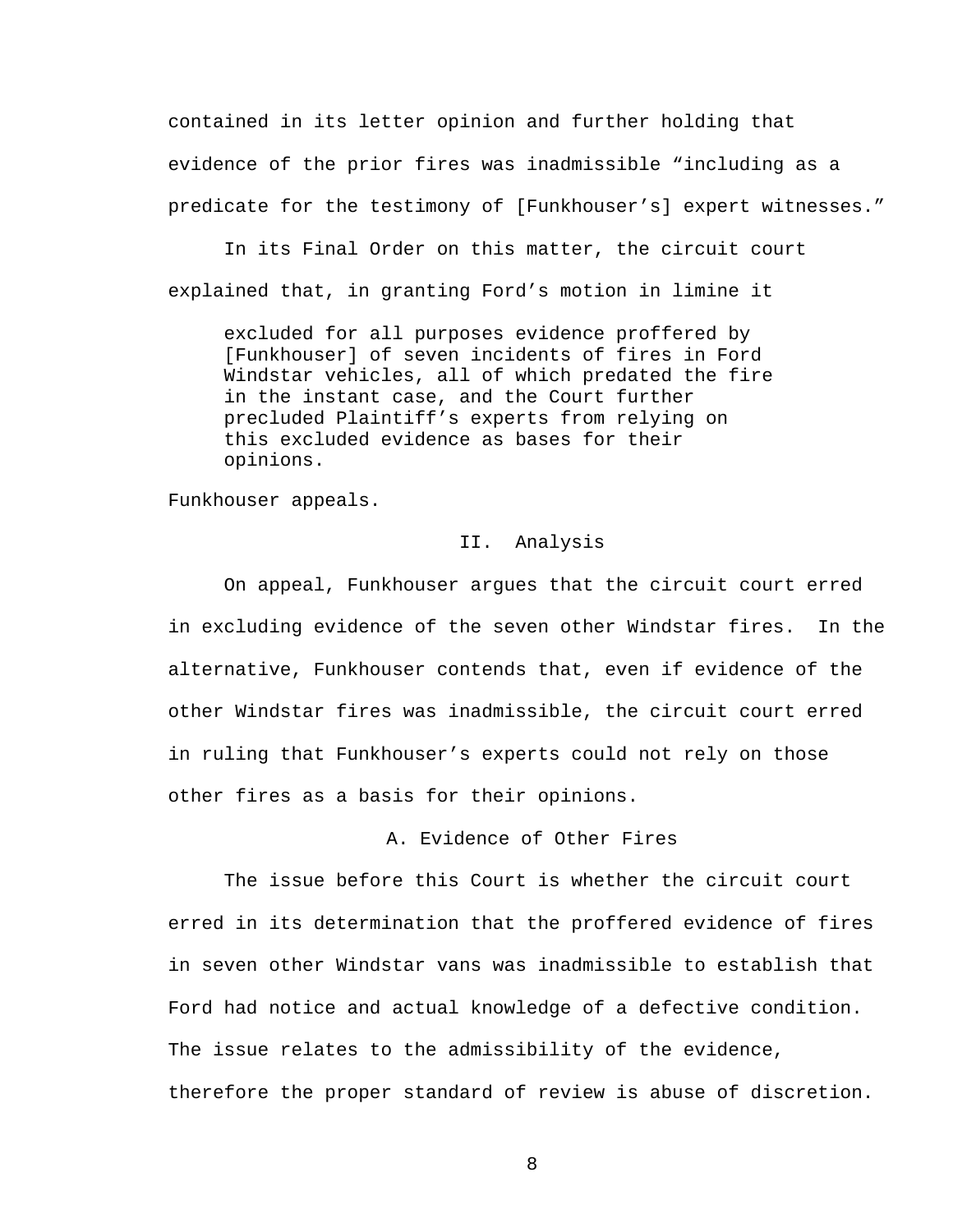Midkiff v. Commonwealth, 280 Va. 216, 219, 694 S.E.2d 576, 578 (2010) (citing Coe v. Commonwealth, 231 Va. 83, 87, 340 S.E.2d 820, 823 (1986)).

In his amended complaint, Funkhouser proceeded on a theory that Ford failed to warn users of a known fire hazard in its Windstar vans. It is well established that, "[a] manufacturer is not an insurer of its product's safety, and a manufacturer has a duty to warn only if it knows or has reason to know that its product is dangerous." Owens-Corning Fiberglas Corp. v. Watson, 243 Va. 128, 134, 413 S.E.2d 630, 634 (1992). Thus, in bringing a failure to warn claim, a party must prove that the manufacturer:

(a) knows or has reason to know that the chattel is or is likely to be dangerous for the use for which it is supplied, and

(b) has no reason to believe that those for whose use the chattel is supplied will realize its dangerous condition, and

(c) fails to exercise reasonable care to inform them of its dangerous condition or of the facts which make it likely to be dangerous.

Featherall v. Firestone Tire & Rubber Co., 219 Va. 949, 962, 252 S.E.2d 358, 366 (1979) (quoting Restatement (Second) of Torts § 388 (1965)).

To establish that a manufacturer knows or has reason to know of the danger in a duty to warn case, a plaintiff may present evidence of similar incidents, provided the prior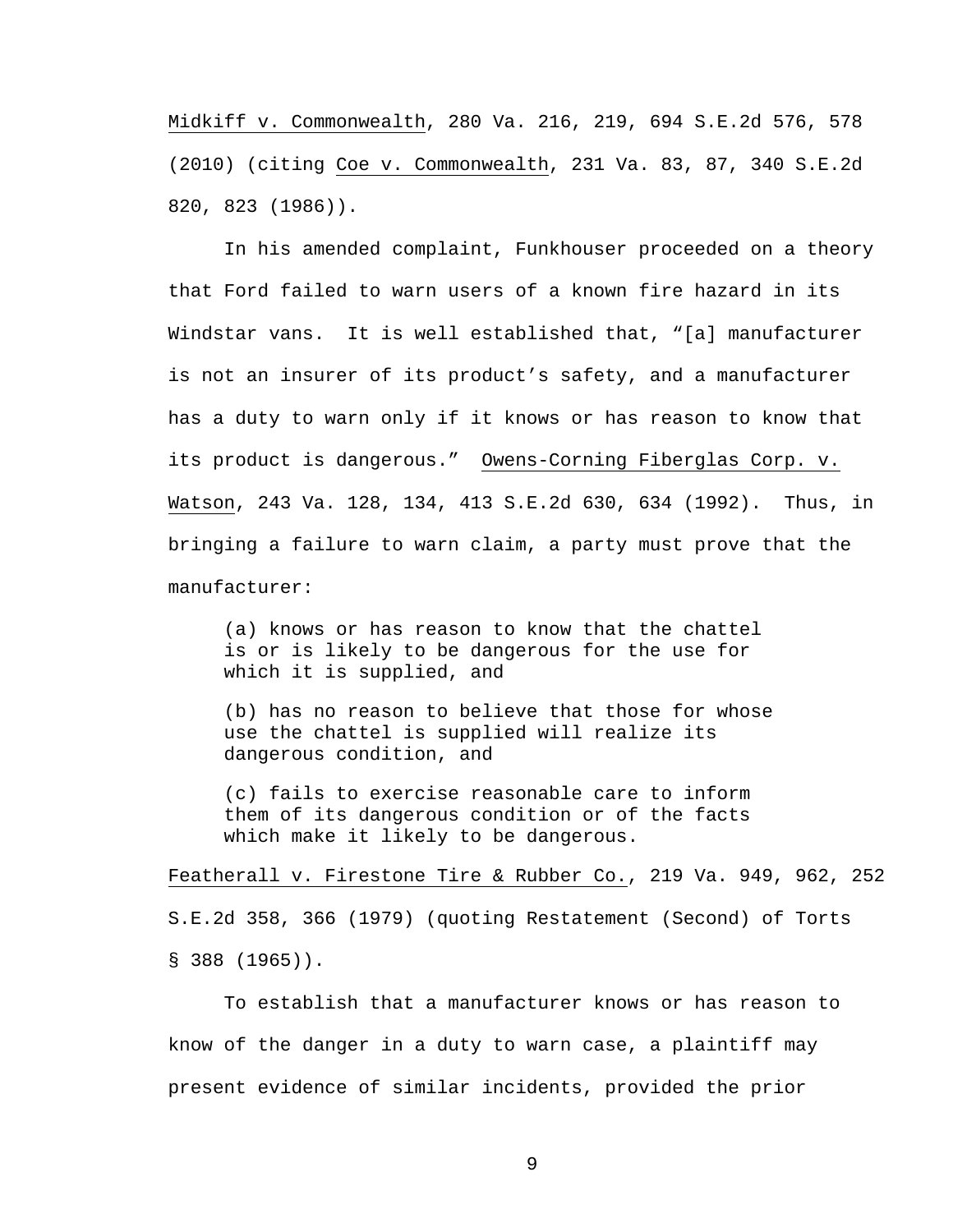incidents occurred " 'under substantially the same circumstances, and had been caused by the same or similar defects and dangers as those in issue.' " Roll 'R' Way Rinks, Inc. v. Smith, 218 Va. 321, 325, 237 S.E.2d 157, 160 (1977) (quoting Spurlin v. Richardson, 203 Va. 984, 989, 128 S.E.2d 273, 277 (1962)). "This rule springs from the lessons of human experience that similar causes can be expected to produce similar effects." Id.

In the present case, all Funkhouser can show is that the incidents occurred under substantially the same circumstances; he cannot show that the fires were caused by the same or similar defects. Indeed, Funkhouser implicitly concedes this fact, as he amended his initial complaint from a design defect claim to a failure to warn claim because he realized that he could not definitively prove the specific defect that caused the fire. Similarly, he cannot prove what defect, if any, caused the fires in the other vehicles. Therefore, the circuit court did not err in excluding the evidence of the other seven fires.

Funkhouser, however, asserts that this requirement actually results in an evidentiary threshold that is higher than what is required to prove the merits of his claims. Funkhouser notes that liability under a failure to warn claim does not require a showing of any defect, only a showing that the manufacturer "knows or has reason to know that its product is dangerous."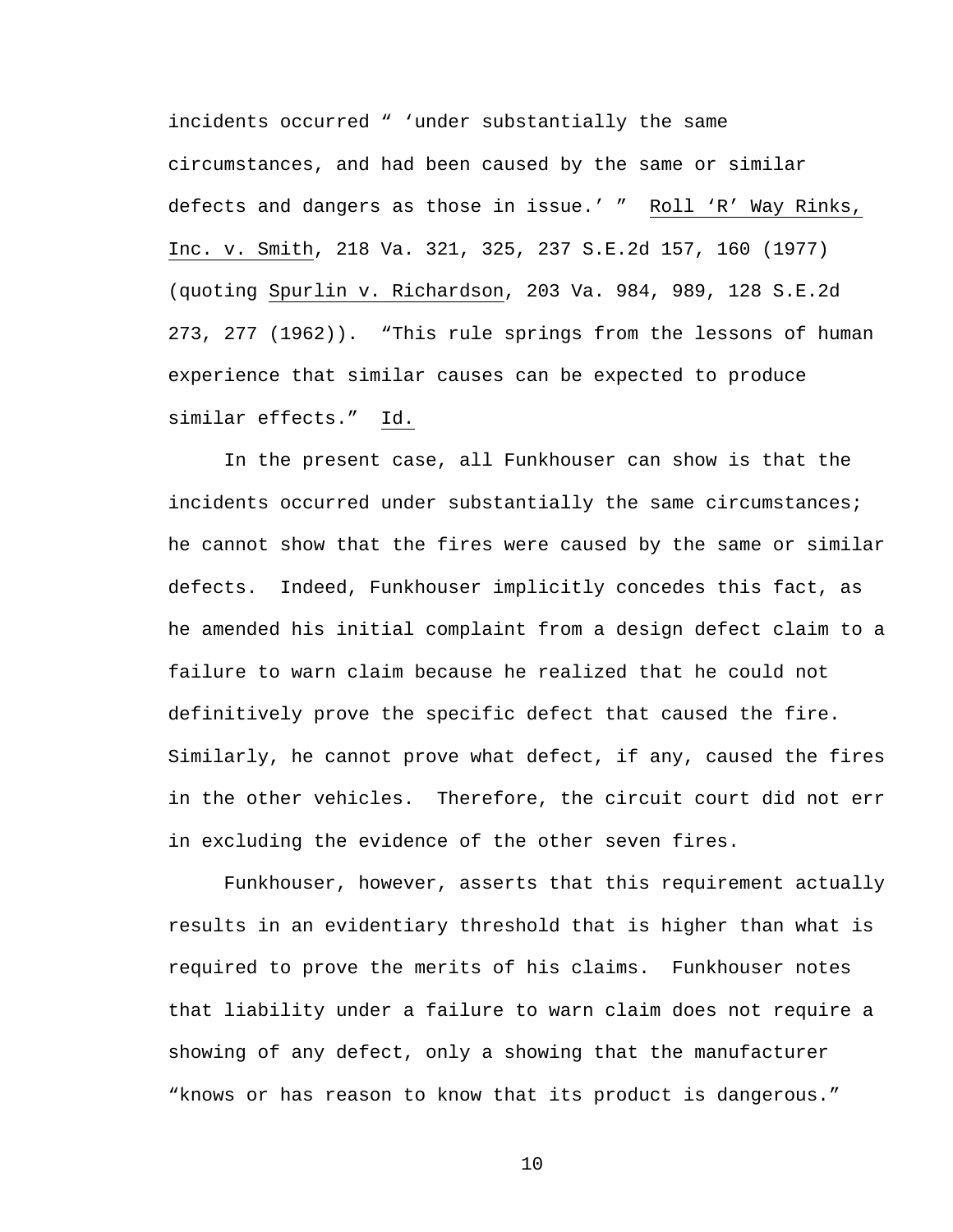Owens-Corning, 243 Va. at 134, 413 S.E.2d at 634. Thus,

Funkhouser advocates that a relaxed substantial similarity test, where the terms "defects" and "dangers" are interchangeable, is necessary in failure to warn cases.

"Evidence of other similar accidents or occurrences, when relevant, is admissible to show that the defendant had notice and actual knowledge of a defective condition," provided the prior accidents or occurrences happened "under substantially the same circumstances, and had been caused by the same or similar defects and dangers as those in issue."

General Motors Corp. v. Lupica, 237 Va. 516, 521, 379 S.E.2d 311, 314 (1989) (emphasis added) (quoting Spurlin, 203 Va. at 989, 128 S.E.2d at 277). Thus, the substantial similarity test consists of two prongs: (1) the substantially same circumstances prong and (2) the causation prong. Removal of the defect requirement from the causation prong would allow a plaintiff to attribute notice and actual knowledge to a manufacturer based on the mere existence of a generalized danger; there would be no requirement for the danger to be attributable to the manufacturer in any way. This Court has previously rejected such generalized liability, recognizing that "[a] manufacturer is not an insurer of its product's safety." Owens-Corning, 243 Va. at 134, 413 S.E.2d at 634; see also Jones v. Ford Motor Co., 263 Va. 237, 254, 559 S.E.2d 592, 601 (2002) (requiring proof that the cause of the dangerous condition was a defect so as to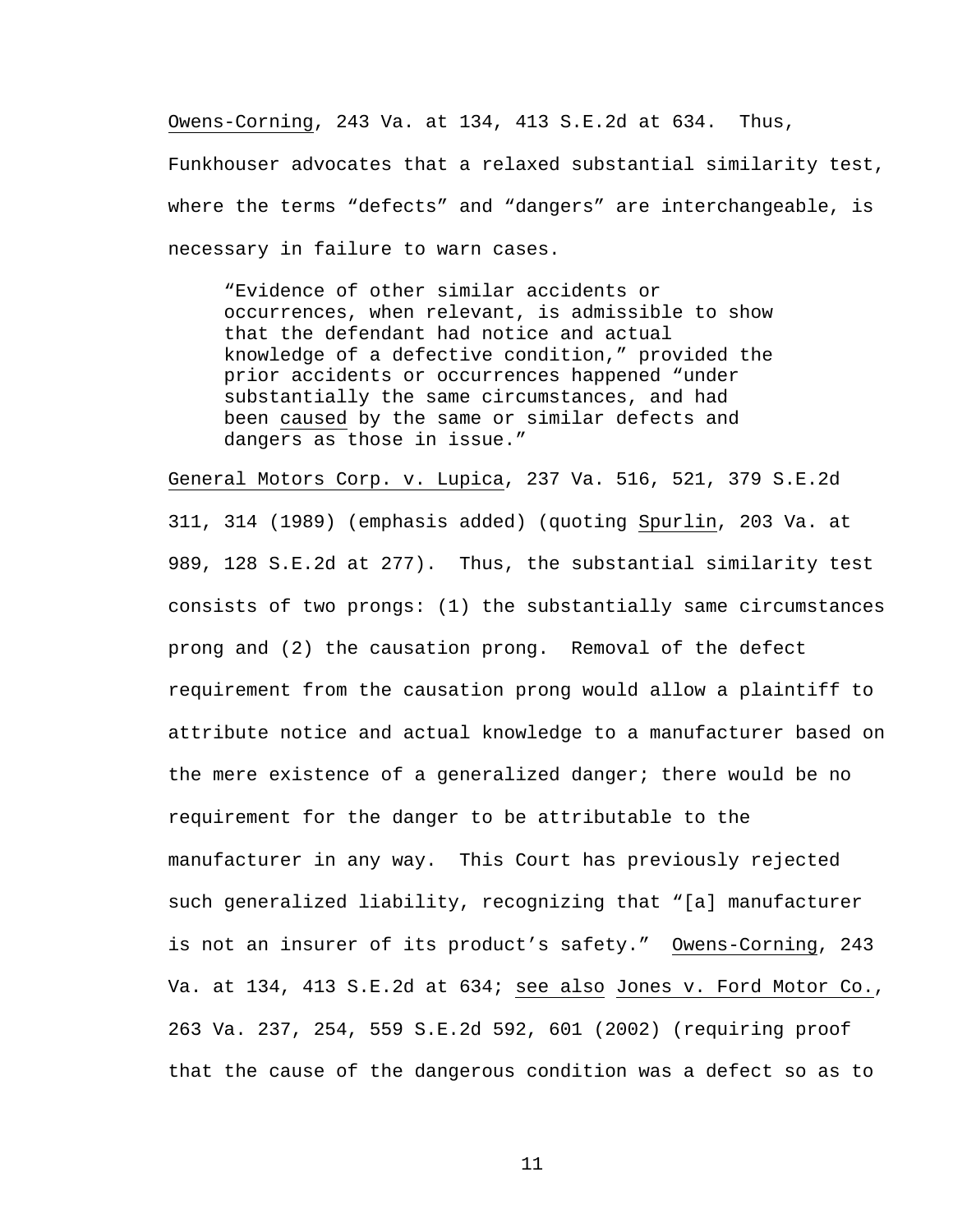attribute knowledge of that condition to the manufacturer); Lupica, 237 Va. at 522, 379 S.E.2d at 315 (rejecting evidence of a generalized dangerous condition that was not shown to have resulted from a defect in the manufacturer's product).<sup>[3](#page-11-0)</sup>

Indeed, Funkhouser's relaxed substantial similarity test would undermine the entire causation prong of the test. By advocating the elimination of the requirement of similar defects from the test, Funkhouser is asking this Court to invert the test and infer similar causes, i.e., defects, from the existence of similar effects, i.e., fires. This inversion simply does not work: although a faulty cigarette lighter may cause a key-off dashboard electrical fire, not all key-off dashboard electrical fires are caused by a faulty cigarette lighter. Whether it is a products liability claim or a failure to warn claim, our jurisprudence establishes that the evidentiary test governing the admissibility of evidence relating to prior incidents must be strictly adhered to. To hold otherwise would allow a plaintiff to establish that a manufacturer knows or has reason to know of a danger based on prior incidents that were not attributable to that manufacturer. Therefore, we reject

<span id="page-11-0"></span>It is of no consequence that Lupica involved a design defect claim, 237 Va. at 518, 379 S.E.2d at 312, or that Jones involved both a design defect claim and a failure to warn claim, 263 Va. at 242, 559 S.E.2d at 594. In both cases, the substantial similarity test was used for the same purpose as it was in this case: to establish that a manufacturer knew or had reason to know of a dangerous condition.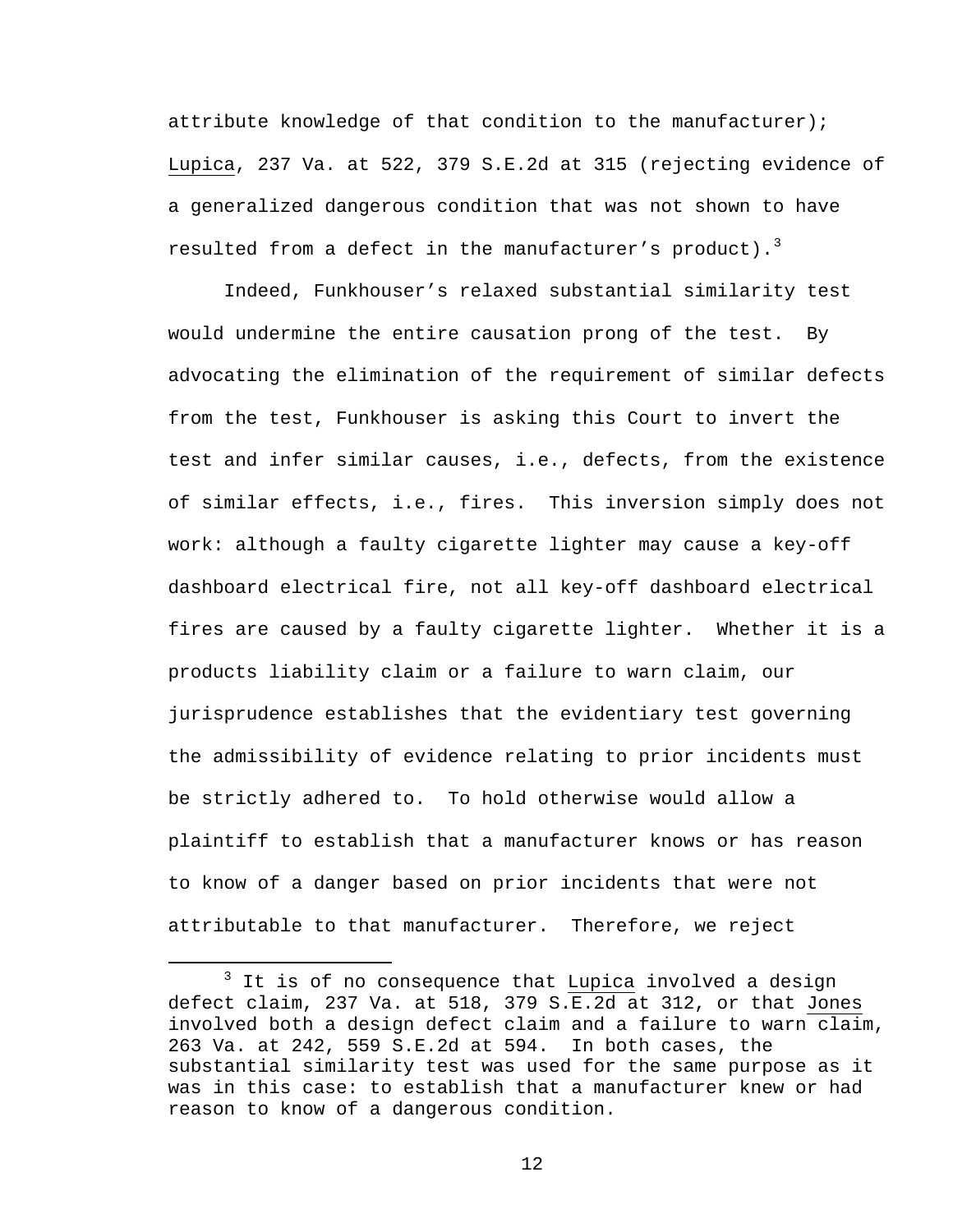Funkhouser's argument that the court should adopt a relaxed substantial similarity test for the admissibility of prior incident evidence in failure to warn causes of action.

In order for the proffered evidence to be admissible to show that Ford knew or had reason to know that there was a danger of key-off dashboard electrical fires, Funkhouser must demonstrate that the other seven Windstar fires were caused by the same or similar defect. This does not mean that Funkhouser must identify the specific defect that caused the fire in his van or the other seven vans. $^4$  $^4$  As our cases have demonstrated,

Even if there were enough specificity [referring to the Funkhouser fire] there is not enough specificity noted in the seven fires to say what the defect was that Ford has to warn of or correct. Furthermore, whether work had been done on those vehicles is not known and whether the original equipment as manufactured was in place in the seven fires is not known. Additionally, arson was not ruled out in some of the fires.

<span id="page-12-0"></span> $4$  Funkhouser notes that, in its December 31, 2010 letter opinion sustaining Ford's motion in limine, the circuit court stated that "the Funkhouser defect has to be identified with specificity to charge Ford with actual notice of that defect." (Emphasis added.) However, we have cautioned against taking a court's ruling out of context by focusing on one isolated phrase. See Yarborough v. Commonwealth, 217 Va. 971, 978, 234 S.E.2d 286, 291 (1977) ("[W]e will not fix upon isolated statements of the trial judge taken out of the full context in which they were made, and use them as a predicate for holding the law has been misapplied."). Here, the circuit court went on in its analysis of the fires to require Funkhouser to either prove the defect that caused the fires or to rule out all other causes, which it concluded Funkhouser failed to do: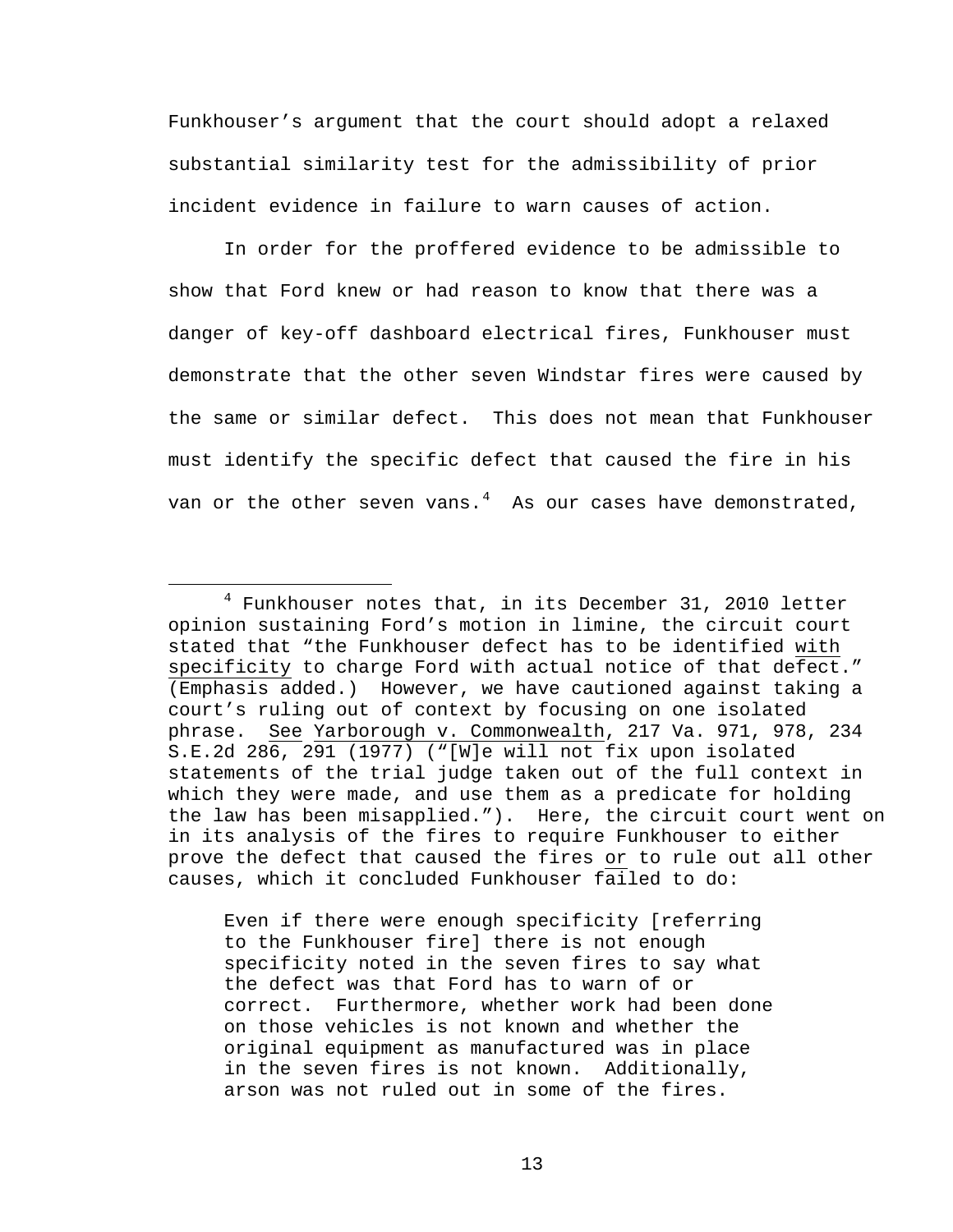there are two avenues for a plaintiff in Virginia to establish substantial similarity in a failure to warn claim against a manufacturer: (1) through identification of the accident's cause, which must be attributable to the manufacturer, or (2) through the elimination of other potential causes that are not attributable to the manufacturer.<sup>[5](#page-13-0)</sup> <u>See</u> <u>Jones</u>, 263 Va. at 256-57, 559 S.E.2d at 602. In this case, Funkhouser can neither identify the cause of the fires nor rule out all other possible causes of the fires, including post-manufacture repairs, replacement parts in the dash, arson, or misuse. For this reason we hold that the evidence fails the substantial similarity test.

### B. Expert Testimony

Funkhouser also argues the circuit court erred in ruling that his experts could not rely upon the evidence of the prior fires in their testimony regarding how a reasonable automobile

Read in context, it is clear that the circuit court ruled that in order to be admissible the plaintiff has to either demonstrate with enough specificity the defect which causes the dangerous condition or rule out the other possible causes.

Ĩ.

<span id="page-13-0"></span><sup>5</sup> The burden is on the proponent, not the defendant, to prove similar cause and similar result: "the appropriate standard in Virginia is whether a manufacturer has *a reason to know*, not whether the manufacturer *should know*." Owens-Corning, 243 Va. at 136, 413 S.E.2d at 635. " '[R]eason to know implies no duty of knowledge on the part of the actor whereas 'should know' implies that the actor owes another the duty of ascertaining the fact in question." Id. at 135, 413 S.E.2d at 635 (quoting Restatement (Second) of Torts § 12 cmt. a).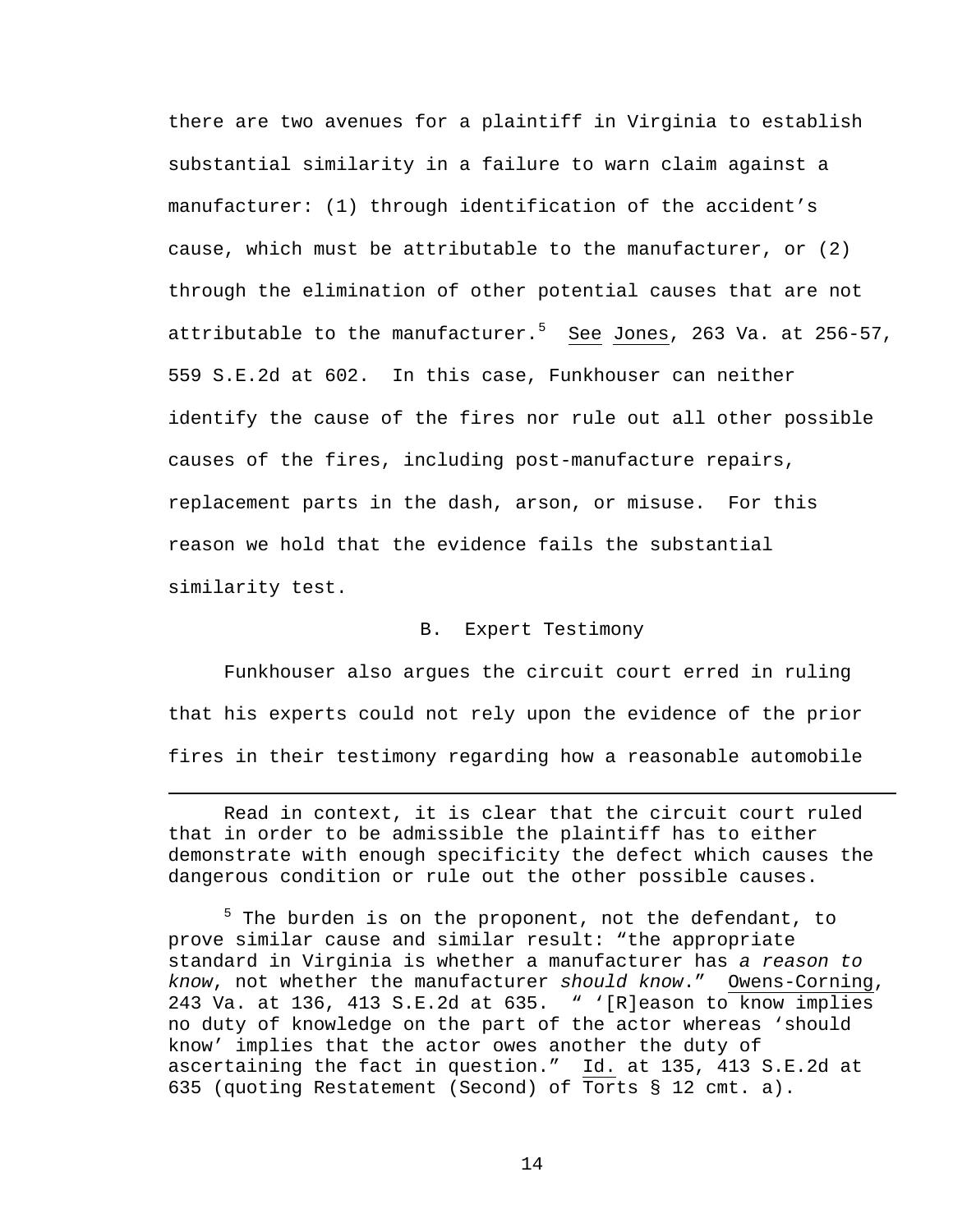manufacturer would react to those prior fires. Funkhouser relies upon Code § 8.01-401.1, which allows an expert to express an opinion or draw inferences from sources that are not allowed into evidence.

In pertinent part, Code § 8.01-401.1 states:

The facts, circumstances or data relied upon by [an expert] witness in forming an opinion or drawing inferences, if of a type normally relied upon by others in the particular field of expertise in forming opinions and drawing inferences, need not be admissible in evidence.

However, the fact that an expert witness may rely upon otherwise inadmissible evidence in forming an opinion, "does not . . . relieve the court from its responsibility, when proper objection is made, to determine whether the factors required to be included in formulating the opinion were actually utilized." Swiney v. Overby, 237 Va. 231, 233, 377 S.E.2d 372, 374 (1989). "If all the factors are not utilized, the court should exclude the opinion evidence." Id.

In examining such factors, this Court has recognized that, "[t]he results of experiments are not admissible in evidence unless the tests were made under conditions which were the same or substantially similar in essential particulars to those existing at the time of the accident." Featherall, 219 Va. at 959, 252 S.E.2d at 365. We have further held that an expert cannot offer opinion testimony based on such experiments because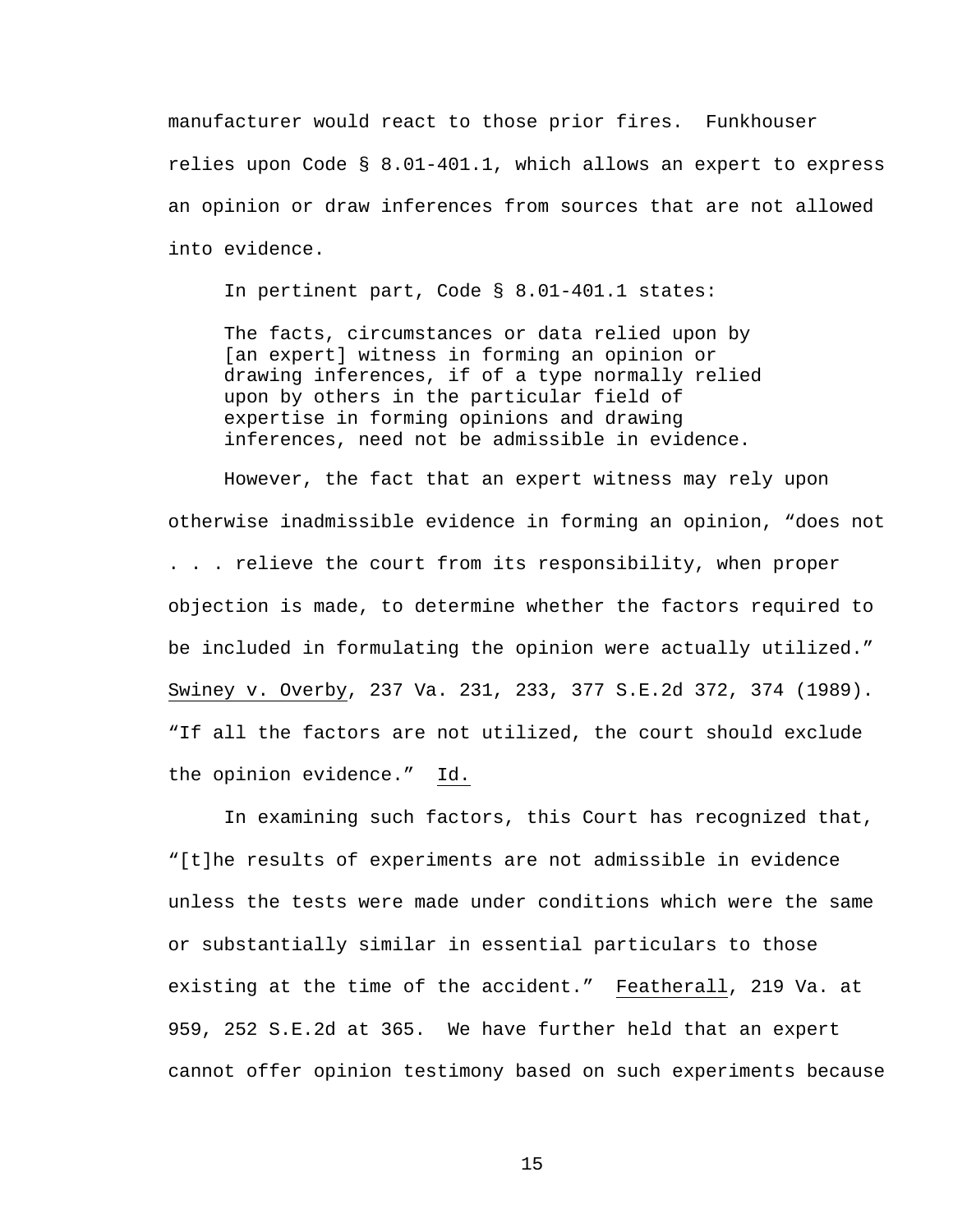there are " 'too many missing variables' to permit [an] expert to give his opinion." Mary Washington Hospital, Inc. v. Gibson, 228 Va. 95, 99, 319 S.E.2d 741, 743 (1984) (quoting Thorpe v. Commonwealth, 223 Va. 609, 614, 292 S.E.2d 323, 326 (1982)); see also Tittsworth v. Robinson, 252 Va. 151, 154, 475 S.E.2d 261, 263 (1996) ("[Expert] testimony cannot be speculative or founded upon assumptions that have an insufficient factual basis").

Along these same lines, we today hold that an expert cannot offer opinion testimony based on evidence that fails the substantial similarity test. To hold otherwise would be to allow an expert to offer an opinion based on speculative or otherwise irrelevant evidence. In the present case, none of the seven prior fires were the same or substantially similar to the Funkhouser fire. Thus, any expert testimony would necessarily be based on assumptions that have an insufficient factual basis. As such, there were too many missing variables to permit expert testimony based on those fires. Accordingly, the trial court did not err in precluding Funkhouser's experts from relying on the evidence of the seven other Windstar fires as a basis for their opinions.

## III. CONCLUSION

For the foregoing reasons, we will affirm the ruling of the circuit court.

#### Affirmed.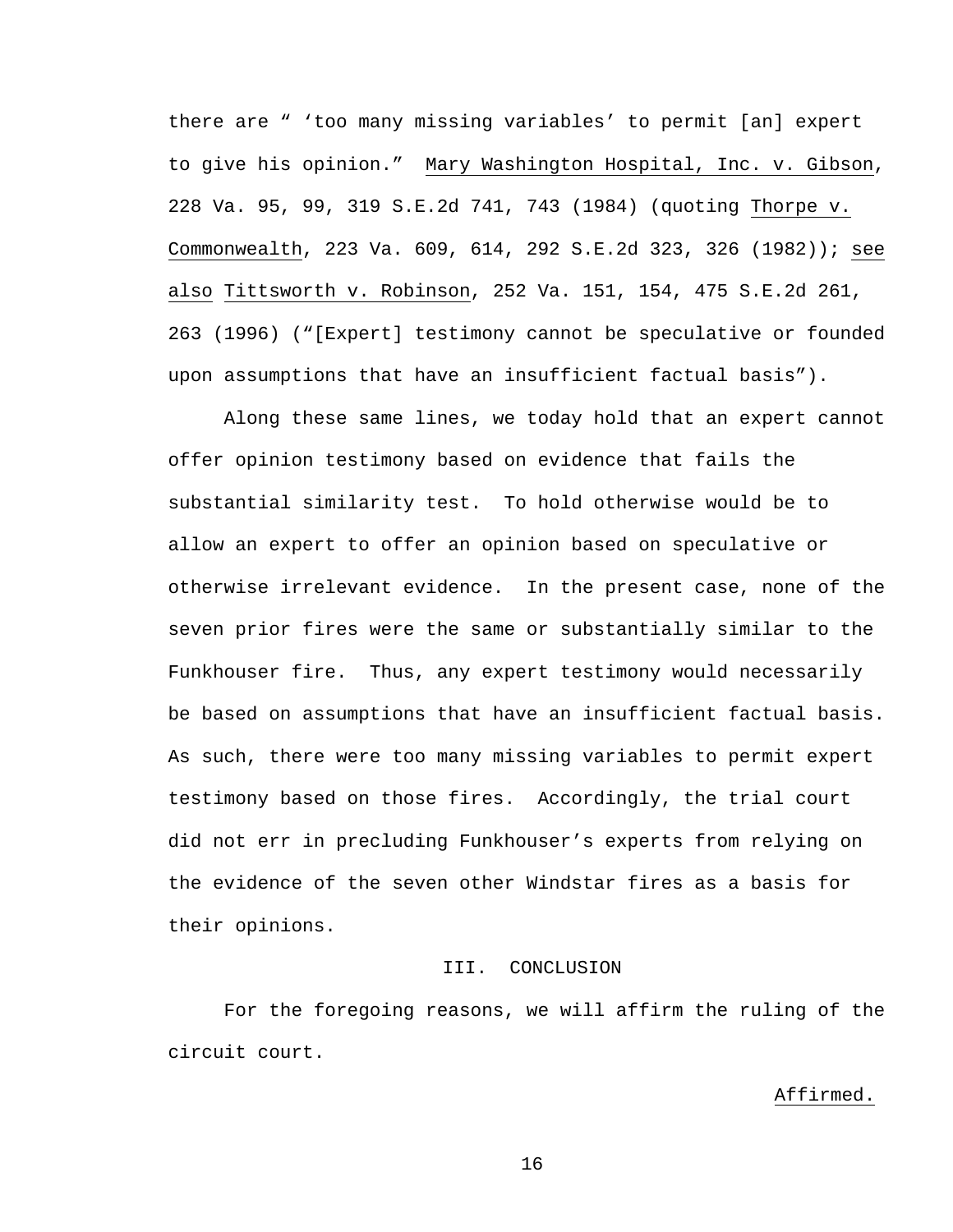JUSTICE McCLANAHAN, with whom JUSTICE LEMONS and JUSTICE MIMS join, concurring in part and dissenting in part.

In my view, the circuit court applied incorrect legal principles in ruling on the admission of evidence of prior Ford Windstar fires and in prohibiting the reliance upon such fires by Funkhouser's experts. The majority justifies the circuit court's rulings by crafting a new standard for admission of similar occurrences proof, incorporating this new standard into the elements of a cause of action for failure to warn, and creating its own exception to Code § 8.01-401.1.

# A. Admission of Evidence Concerning Other Ford Windstar Fires

Because the admissibility of evidence depends on the plaintiff's theory of the case, the admissibility of the prior Ford Windstar fires must be determined in the context of Funkhouser's claim that Ford failed to warn of the danger of key-off electrical dashboard fires. See Breeden v. Roberts, 258 Va. 411, 416, 518 S.E.2d 834, 837 (1999) (evidence is relevant if "it tends to establish a party's claim or defense or adds force and strength to other evidence bearing upon an issue in the case"). Under Funkhouser's theory that Ford failed to warn of the danger of key-off electrical dashboard fires, Funkhouser must prove Ford (a) knew or had reason to know that the Funkhouser minivan was or was likely to be dangerous for the use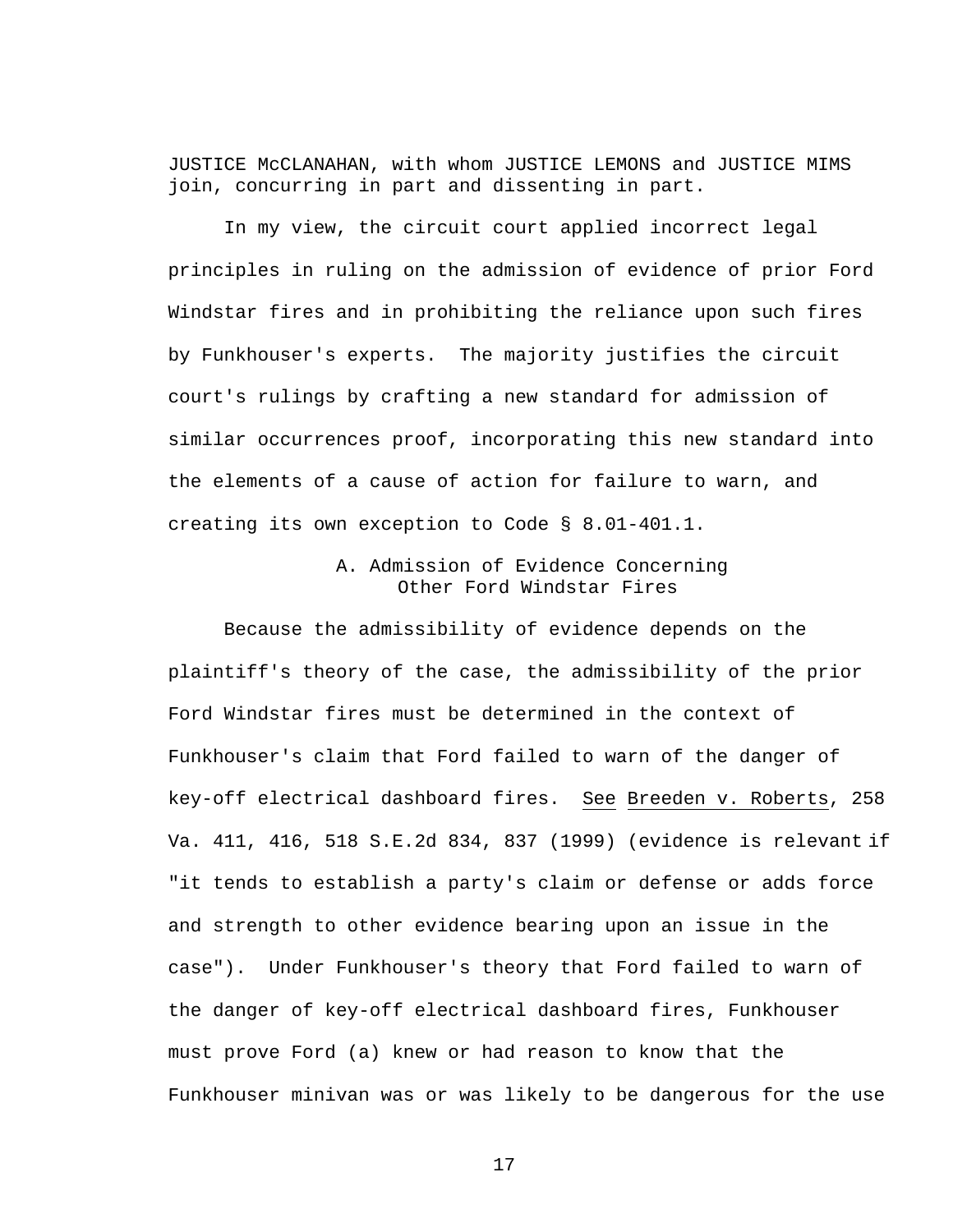for which it was supplied to Funkhouser, (b) had no reason to believe that Funkhouser would realize the minivan's dangerous condition, and (c) failed to exercise reasonable care to inform Funkhouser of the minivan's dangerous condition or the facts which make it likely to be dangerous. Featherall v. Firestone Tire & Rubber Co., 219 Va. 949, 962, 252 S.E.2d 358, 366 (1979) (applying Restatement (Second) of Torts § 388 (1965)). "A product is unreasonably dangerous if it is defective in assembly or manufacture, unreasonably dangerous in design, or unaccompanied by adequate warnings concerning its hazardous properties." Morgen Industries, Inc. v. Vaughan, 252 Va. 60, 65, 471 S.E.2d 489, 492 (1996). In this case, Funkhouser asserts the Windstar minivan supplied to it by Ford was unreasonably dangerous because it was unaccompanied by adequate warnings concerning the potential for key-off electrical dashboard fires.

We have traditionally permitted a plaintiff to prove notice of a dangerous condition through evidence of another similar incident or occurrence " 'provided the prior incident occurred under substantially the same circumstances' " and was " 'caused by the same or similar defects and dangers as those in issue.' " Jones v. Ford Motor Co., 263 Va. 237, 255, 559 S.E.2d 592, 601 (2002)(quoting Ford Motor Co. v. Phelps, 239 Va. 272, 276-77, 389 S.E.2d 454, 457 (1990) (quoting General Motors Corp. v.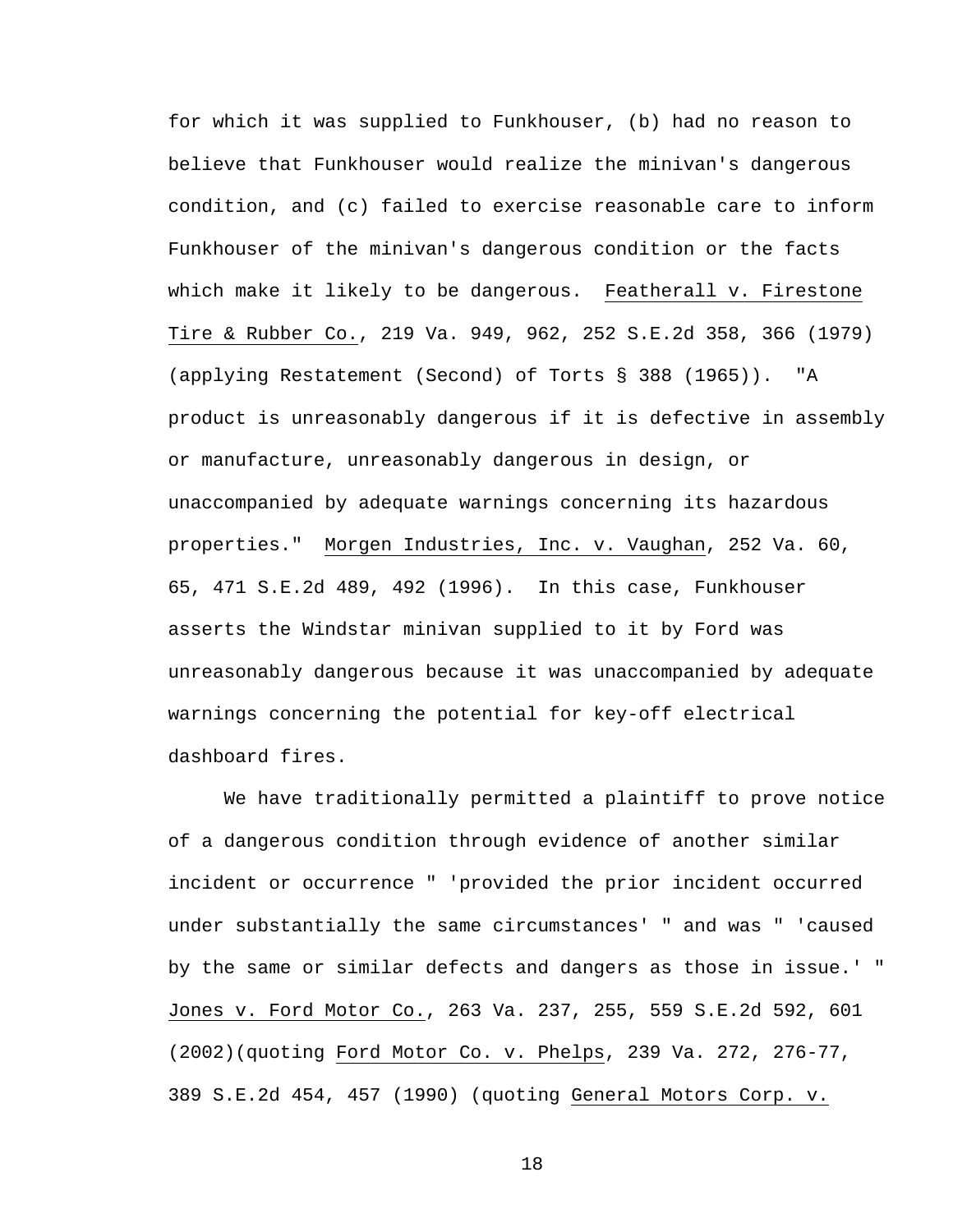Lupica, 237 Va. 516, 521, 379 S.E.2d 311, 314 (1989))); see also Owens-Corning Fiberglas Corp. v. Watson, 243 Va. 128, 137, 413 S.E.2d 630, 635 (1992); Roll 'R' Way Rinks, Inc. v. Smith, 218 Va. 321, 325, 237 S.E.2d 157, 160 (1977). Such evidence may only be admitted to prove notice and actual knowledge by the defendant of the dangerous condition, not to provide corroboration of the existence of such condition. Jones, 263 Va. at 255, 559 S.E.2d at 601. Thus, upon a timely request, a defendant will be entitled to a cautionary instruction informing the jury of this limited purpose. Roll 'R' Way Rinks, 218 Va. at 327, 237 S.E.2d at  $161.^1$  $161.^1$ 

<span id="page-18-0"></span> $1$  In Spurlin v. Richardson, 203 Va. 984, 989, 128 S.E.2d 273, 277 (1962), this Court first enunciated the test for determining when evidence of prior occurrences may be admitted to prove notice. The Court borrowed its standard from Hendricks v. Monongahela West Penn Public Service Co., 163 S.E. 411, 415 (W. Va. 1932), in which the Supreme Court of Appeals of West Virginia stated that such prior occurrences "must relate to accidents or injuries or defects existing at substantially the same place and under substantially the same conditions as those involved in the action and caused by the same or a similar defect or danger or by the acts of the same person" (Emphasis added.) Funkhouser points out that when this Court adopted the West Virginia similar occurrences standard, reciting the test as requiring the prior occurrences be caused by the same or similar "defects and dangers," its use of "and" instead of "or" was neither intentional nor meaningful. It is unnecessary to resolve this question, though, because under Virginia law, the terms "defects" and "dangers" are interchangeable. See, e.g., Morgen Industries, 252 Va. at 65, 471 S.E.2d at 492 ("A product is unreasonably dangerous if it is defective in assembly or manufacture, unreasonably dangerous in design, or unaccompanied by adequate warnings concerning its hazardous properties.").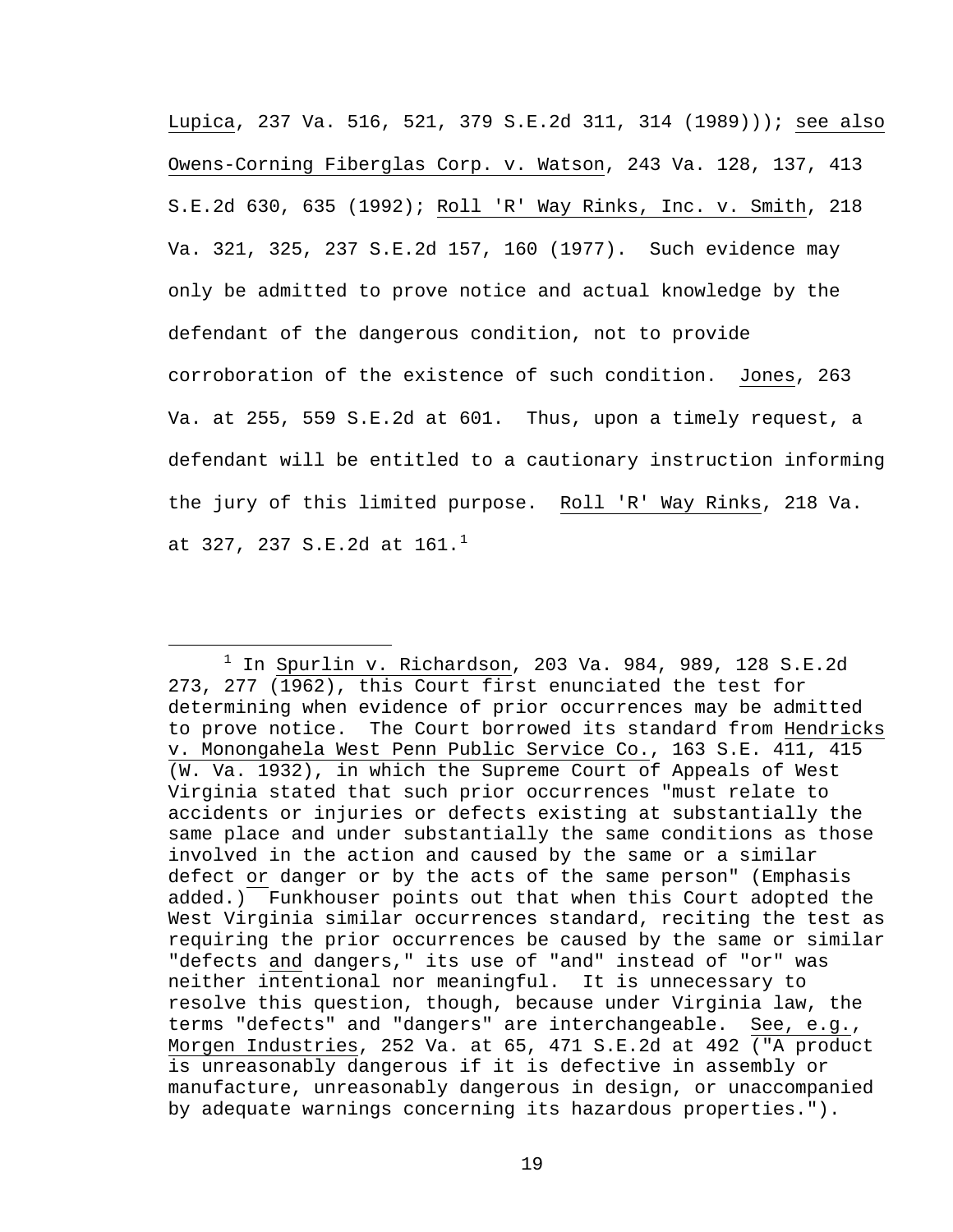Applying these principles, the evidence in the record establishes the Mulkey, Tirone, Carf, and Roth fires "occurred under substantially the same circumstances" and were "caused by the same or similar defects and dangers as those in [the Funkhouser fire]." Jones, 263 Va. at 255, 559 S.E.2d at 601. All four fires occurred when the vans were parked, not in operation, and with no key in the ignition. The cause and origin of each of the fires was professionally investigated and determined to be electrical in nature, to have originated in the dashboard area of the vans, and to have been caused by the failure of electrical wiring or components within the dashboard area. The information regarding these fires contains no evidence of arson, misuse or some external cause for the fires. Since Funkhouser claims that his minivan was unreasonably dangerous for its intended use due to the danger of key-off electrical dashboard fires, evidence of these four Windstar van fires is admissible to prove Ford had notice and actual knowledge of the danger of key-off electrical dashboard fires.<sup>[2](#page-19-0)</sup>

With regard to the Arencibia, Bryan, and Pell fires, however, I agree the evidence regarding these fires does not sufficiently establish that they were caused by the same or

<span id="page-19-0"></span> $2$  This conclusion is not reached by relaxing the substantial similarity test. Rather, it is compelled by properly applying the test in the context of Funkhouser's theory against Ford, which the circuit court neglected to do.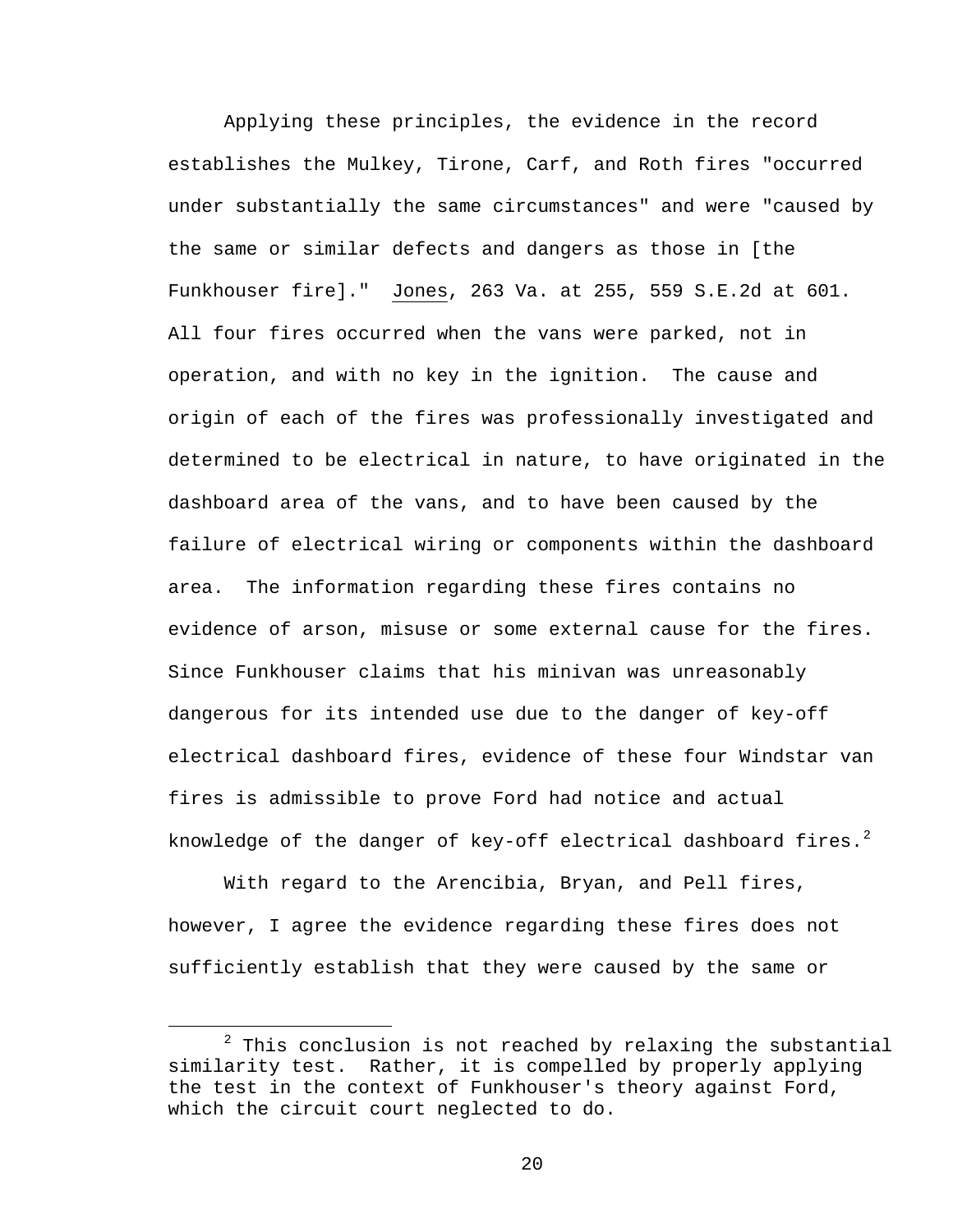similar defect and danger as that alleged in the Funkhouser fire. While these fires occurred when the vans were not in operation and with no key in the ignition, there is no evidence of any investigation into the cause or origin of these fires. Absent sufficient evidence that these fires were caused by the failure of electrical wiring or components in the dashboard area, the evidence does not show that they were caused by the same or similar defects and dangers as the Funkhouser fire.

In ruling that all seven fires were inadmissible, the circuit court erred, in the first place, by framing the issue before it as whether Ford should be charged with notice and knowledge of a defective condition requiring warning of that condition. In particular, the circuit court stated that "[t]he legal issue here is whether Ford should be charged with notice and actual knowledge of a defective condition requiring the warning of that defective condition." (Emphasis by court.) Ruling that the Funkhouser defect must be "identified with specificity to charge Ford with actual notice of that defect," the court concluded the required specificity was absent such that it was "not fair" to charge Ford with notice of a defective condition. The issue before the court, however, was whether the other Windstar fires occurred "under substantially the same circumstances" and were caused by "the same or similar defects and dangers" as those alleged in the Funkhouser fire. Jones,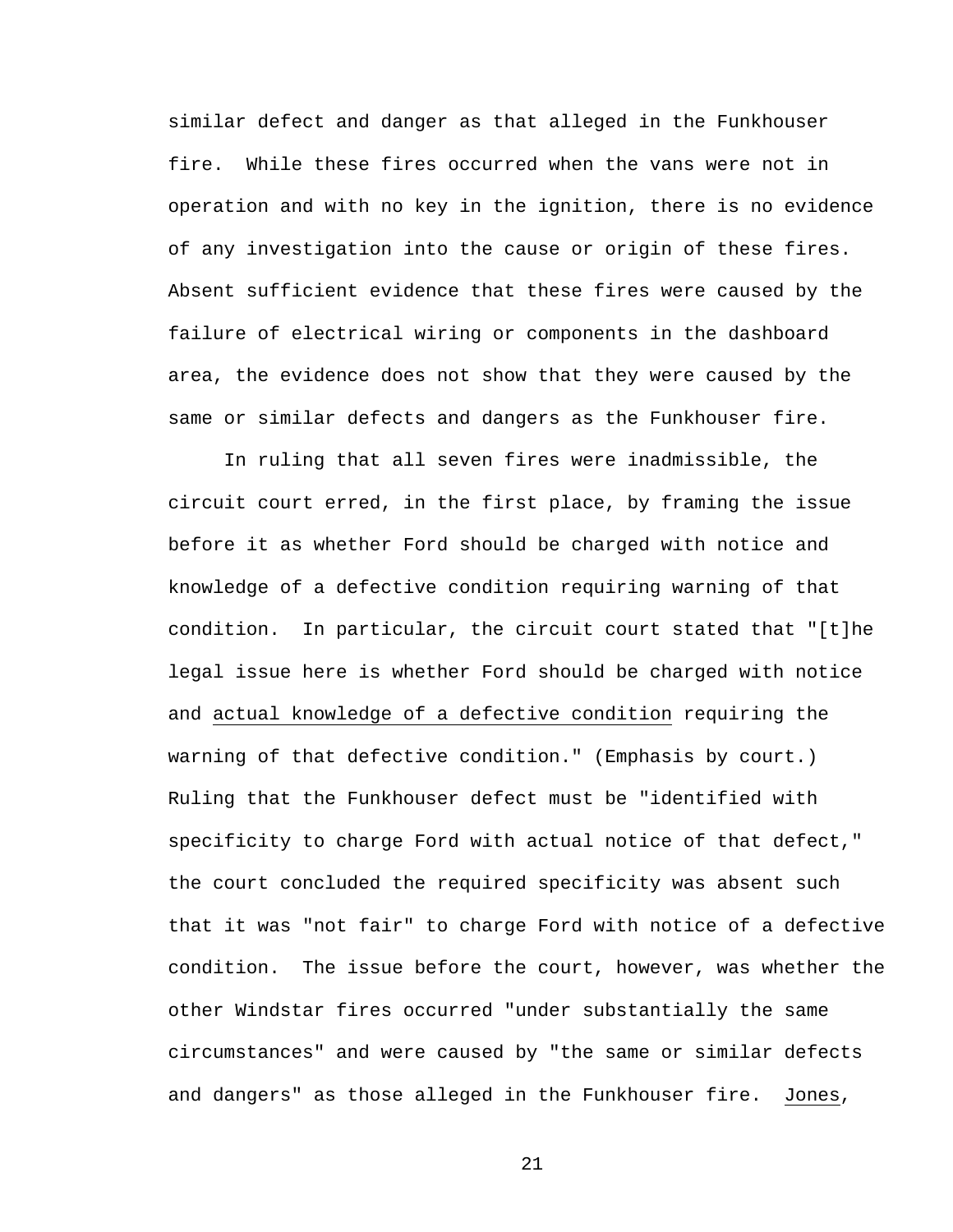263 Va. at 255, 559 S.E.2d at 601 (internal quotation marks and citation omitted). Whether the Funkhouser minivan is unreasonably dangerous and whether Ford knew or should have known of the unreasonably dangerous condition are essential elements of Funkhouser's failure to warn claim and were not proper issues for the court to resolve on Ford's motion to exclude evidence of the other Windstar van fires. The circuit court also applied incorrect legal principles in finding that "there is not enough specificity noted in the seven fires to say what the defect was that Ford had to warn of or correct" because the circuit court required Funkhouser to provide a level of specificity not required for a failure to warn claim such as this under Virginia law.<sup>[3](#page-21-0)</sup> Funkhouser is asserting that the minivan was unreasonably dangerous due to the potential for key-off electrical dashboard fires, not due to a specific design or manufacturing defect. Thus, the issue presented by Ford's motion to exclude evidence of the other Windstar van fires was whether the other fires were caused by

<span id="page-21-0"></span> $3$  Reasoning that the defects and dangers asserted by Funkhouser must be identified with the same level of specificity as those in Jones and Lupica, the circuit court failed to give due regard to the distinctions between the theories advanced by the plaintiffs in those cases and the theory asserted by Funkhouser. In both Jones and Lupica, the plaintiffs alleged negligent design claims against the manufacturers and, therefore, those plaintiffs were necessarily required to identify a specific design defect. Funkhouser does not advance a defective design theory and should not be required to do so in order to introduce evidence of other similar occurrences.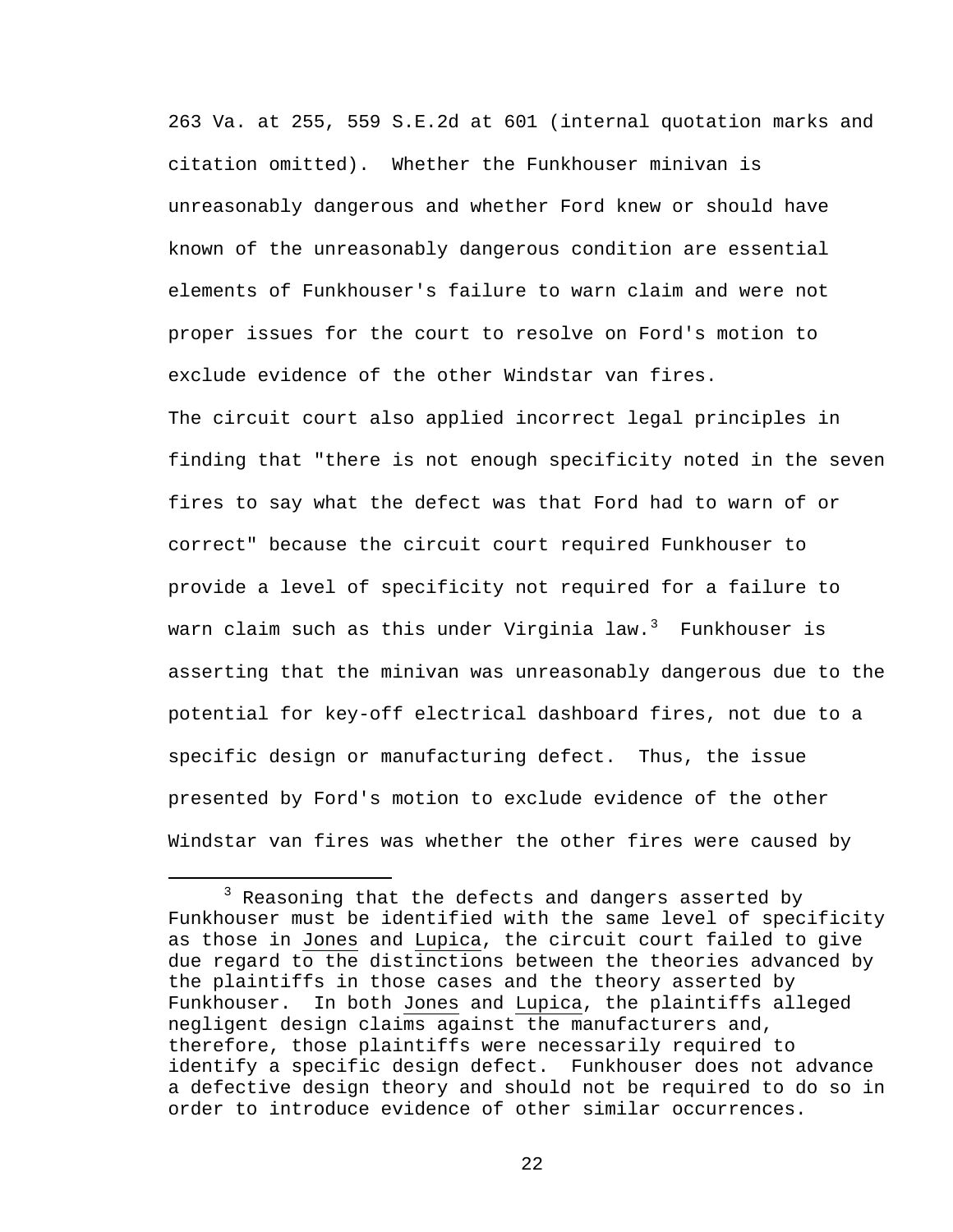the failure of electrical wiring or components within the dashboard area. Funkhouser was not required to allege a specific mechanical defect to establish the similarity of the fires.

We have previously found evidence of prior similar occurrences admissible to prove notice of a dangerous condition in the context of a failure to warn case without proof of a design or manufacturing defect. In Owens-Corning, we held that evidence of a summary of 44 workers' compensation claims filed by installers of insulation materials alleging they acquired lung diseases caused by exposure to asbestos dust was admissible in an action alleging Owens-Corning failed to warn of the dangers associated with use of insulation products containing asbestos. 243 Va. at 137, 413 S.E.2d at 635-36. As we concluded, the summary of workers' compensation claims was admissible to prove that "Owens-Corning had notice that insulators were at risk of contracting lung diseases from the use of insulation products which contained asbestos." Id.

As our analysis in Owens-Corning indicates, in determining whether other occurrences are caused by the same or similar defects and dangers, the terms "defects" and "dangers" are necessarily interchangeable in the context of a failure to warn claim since liability is based on the manufacturer's duty to warn "if it knows or has reason to know that its product is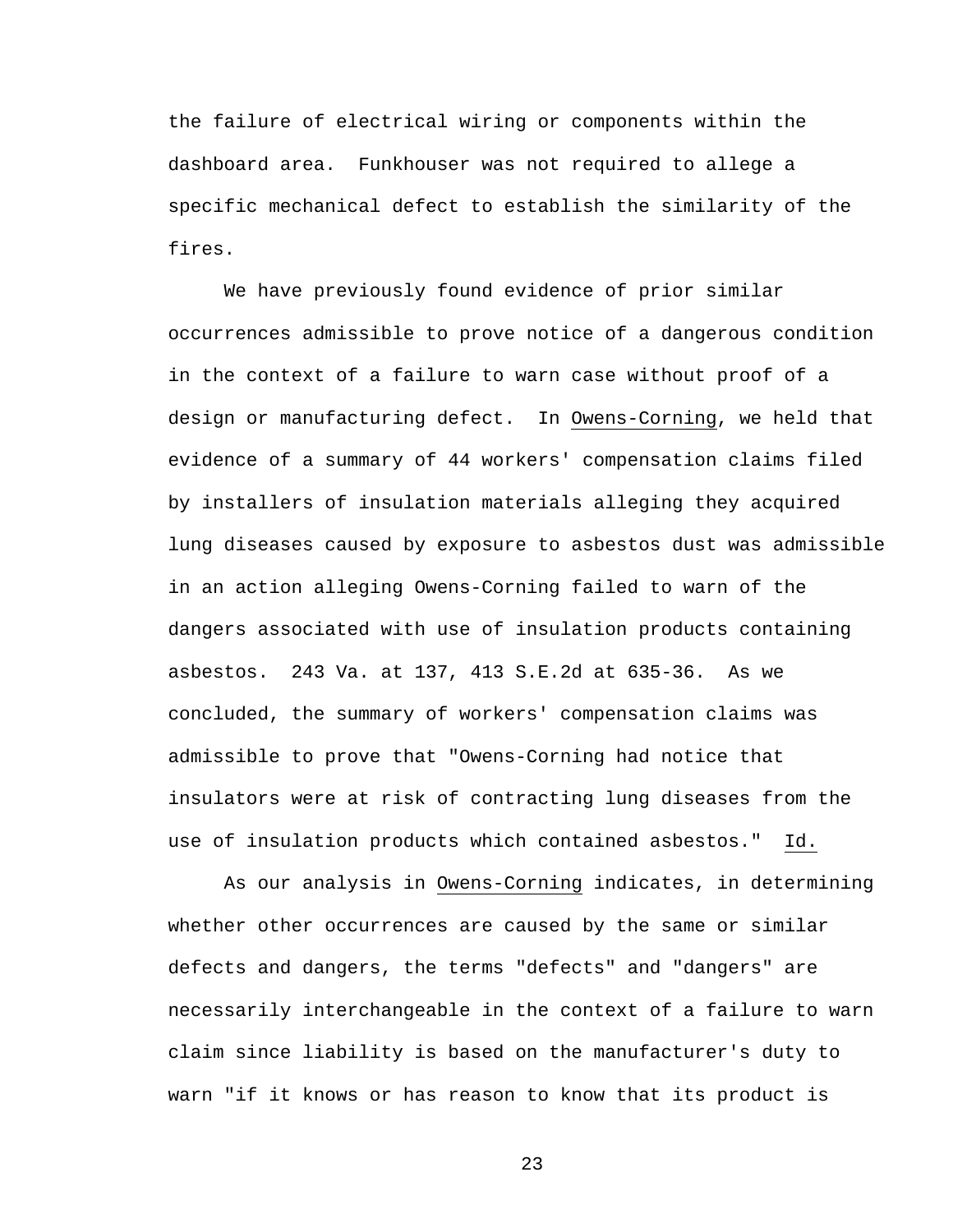dangerous." Id. at 134, 413 S.E.2d at 634. The "substantial similarity" test was satisfied in Owens-Corning because the insulators in the workers' compensation claims alleged "they acquired lung diseases caused by exposure to asbestos dust while using insulation products," which was the same or similar dangers claimed by plaintiff. Id. at 137, 413 S.E.2d at 636.

Although the majority acknowledges that Funkhouser's theory is that Ford negligently failed to warn of the potential for key-off electrical dashboard fires, not that it negligently designed or manufactured its minivan, the majority defends the circuit court's analysis by creating additional factors that must be satisfied for the admission of similar occurrences proof. In Spurlin v. Richardson, 203 Va. 984, 989, 128 S.E.2d 273, 277 (1962), when this Court first enunciated the similar occurrences test, we stated that such evidence is admissible when "those prior accidents or occurrences happened at substantially the same place and under substantially the same circumstances, and had been caused by the same or similar defects and dangers as those in issue, or by the acts of the same person." Id. (emphasis added). Under the majority's standard, in order for evidence of prior occurrences to be admissible, a plaintiff must now identify as the cause of the prior occurrences a defect attributable to the defendant. Thus, not only must plaintiff identify a specific defect, the defect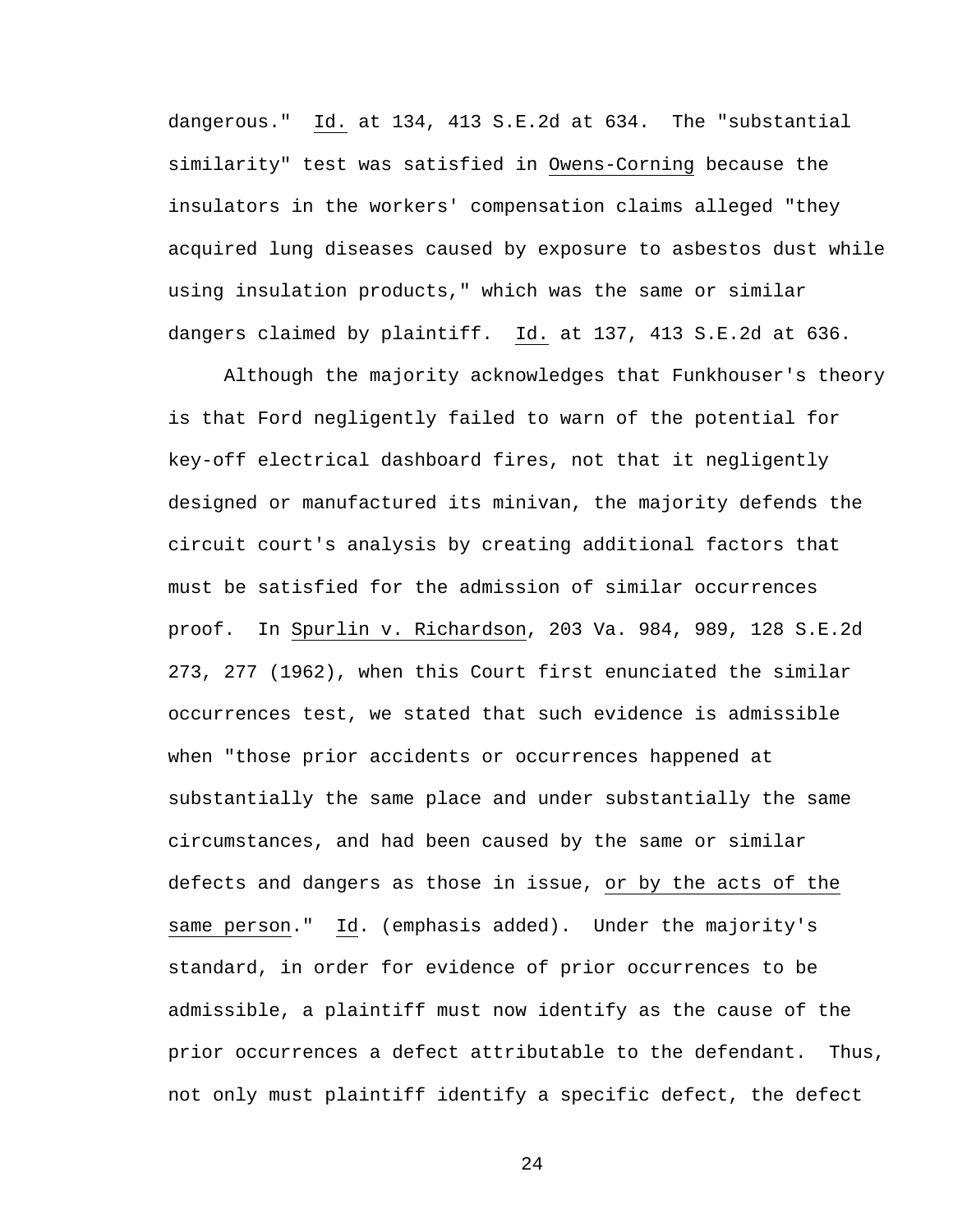must be attributable to the defendant, which in this case is the manufacturer. Although the majority does not specify whether a design or manufacturing defect must be identified, it must be in the nature of one or the other since it must be attributable to this defendant.<sup>[4](#page-24-0)</sup> Accordingly, the majority's new standard for admission of prior occurrences can only be satisfied if a plaintiff can prove a cause of action for design or manufacturing defect.

According to the majority, the requirement that a plaintiff establish the prior similar occurrences were caused by a defect attributable to defendant is necessary because otherwise a plaintiff could "establish that a manufacturer knows or has reason to know of a danger based on prior incidents that were not attributable to that manufacturer." The majority's concern is misplaced because a plaintiff is not required to establish that the product's dangerous condition is caused by a defect attributable to the defendant in order to succeed under a

<span id="page-24-0"></span> $4$  The majority explains that Funkhouser has conceded he cannot show the prior fires were caused by the same or similar defects "as he amended his complaint from a design defect claim to a failure to warn claim because he realized that he could not definitively prove the specific defect that caused the fire." According to the majority, because "he cannot prove what defect, if any, caused the fires . . . the circuit court did not err in excluding the evidence of the other seven fires." The majority's subsequent statement that its holding "does not mean that Funkhouser must identify the specific defect that caused the fire in his van or the other seven vans" is simply irreconcilable with its express holding otherwise.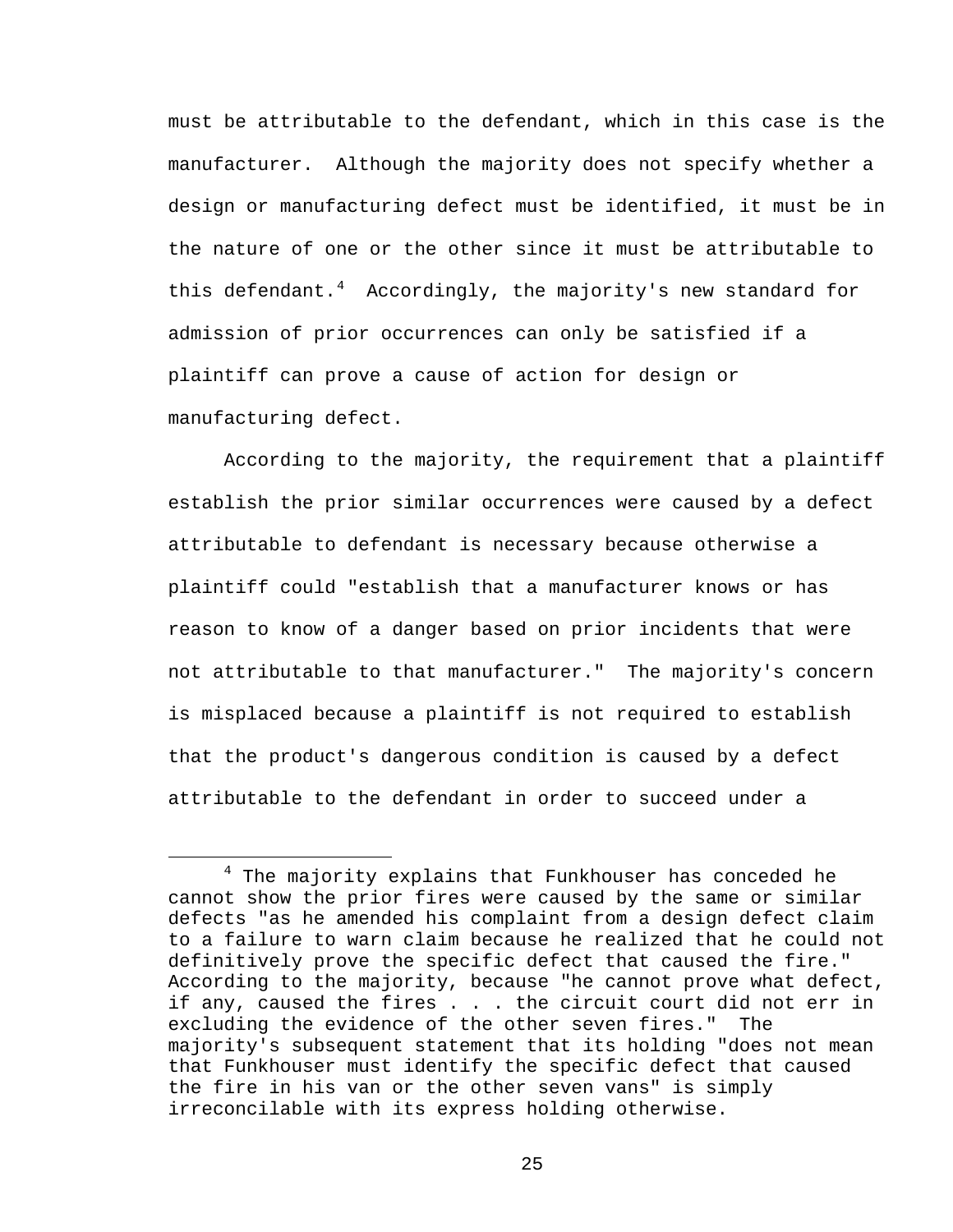failure to warn theory. Furthermore, the requirement that prior incidents be caused by a defect attributable to the defendant has never been a prerequisite to their admission. See Spurlin, 203 Va. at 989, 128 S.E.2d at 277 (such evidence is admissible when "those prior accidents or occurrences happened at substantially the same place and under substantially the same circumstances, and had been caused by the same or similar defects and dangers as those in issue, or by the acts of the same person") (emphasis added). The majority is conflating a cause of action based on negligent manufacture or negligent design with a cause of action based on the negligent failure to warn by reformulating the similar occurrences standard to require proof of a specific design or manufacturing defect and incorporating that requirement into the elements of a failure to warn claim.

It is beyond dispute that "[a] manufacturer is not an insurer of its product's safety." Owens-Corning, 243 Va. at 134, 413 S.E.2d at 634. The cause of action for failure to warn is not a theory of strict liability. The plaintiff must prove that the product was dangerous, that the defendant knew or had reason to know of this dangerous condition, and that the defendant had no reason to believe the plaintiff would realize the dangerous condition. Furthermore, the plaintiff must prove that the defendant failed to exercise reasonable care to warn of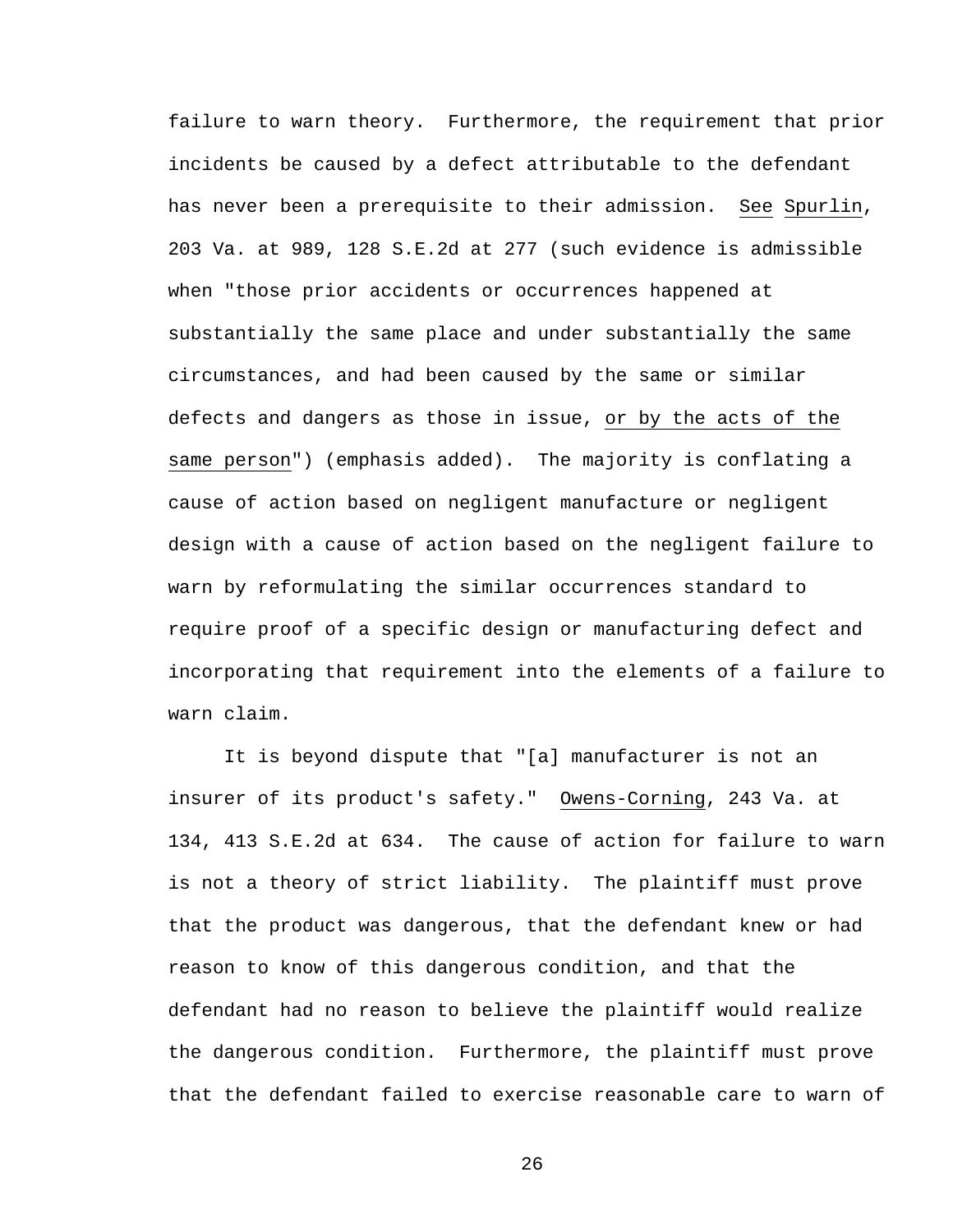the dangerous condition of the product it supplied to the plaintiff and that its failure to exercise such care caused plaintiff's damages. See Featherall, 219 Va. at 962, 252 S.E.2d at 366 (discussing elements of such claims as set forth by the Restatement (Second) of Torts § 388). The jury is instructed on these elements, and it is unnecessary for this Court to augment the currently existing elements of the cause of action for failure to warn to ensure the jury follows its instructions to hold the defendant liable only where it knows or has reason to know of the product's dangerous condition.

The flaw in the majority's analysis becomes evident when it is applied to a supplier other than a manufacturer. A failure to warn claim can be asserted against any supplier of a product, and the elements are the same regardless of whether the defendant is the manufacturer or another person that supplies the product.<sup>[5](#page-26-0)</sup> The cause of the dangerous condition is not an

(a) knows or has reason to know that the chattel is or is likely to be dangerous for the use for which it is

<span id="page-26-0"></span> <sup>5</sup> In Featherall, 291 Va. at 962, 252 S.E.2d at 366, this Court adopted § 388 of the Restatement (Second) of Torts, which states:

One who supplies directly or through a third person a chattel for another to use is subject to liability to those whom the supplier should expect to use the chattel with the consent of the other or to be endangered by its probable use, for physical harm caused by the use of the chattel in the manner for which and by a person for whose use it is supplied, if the supplier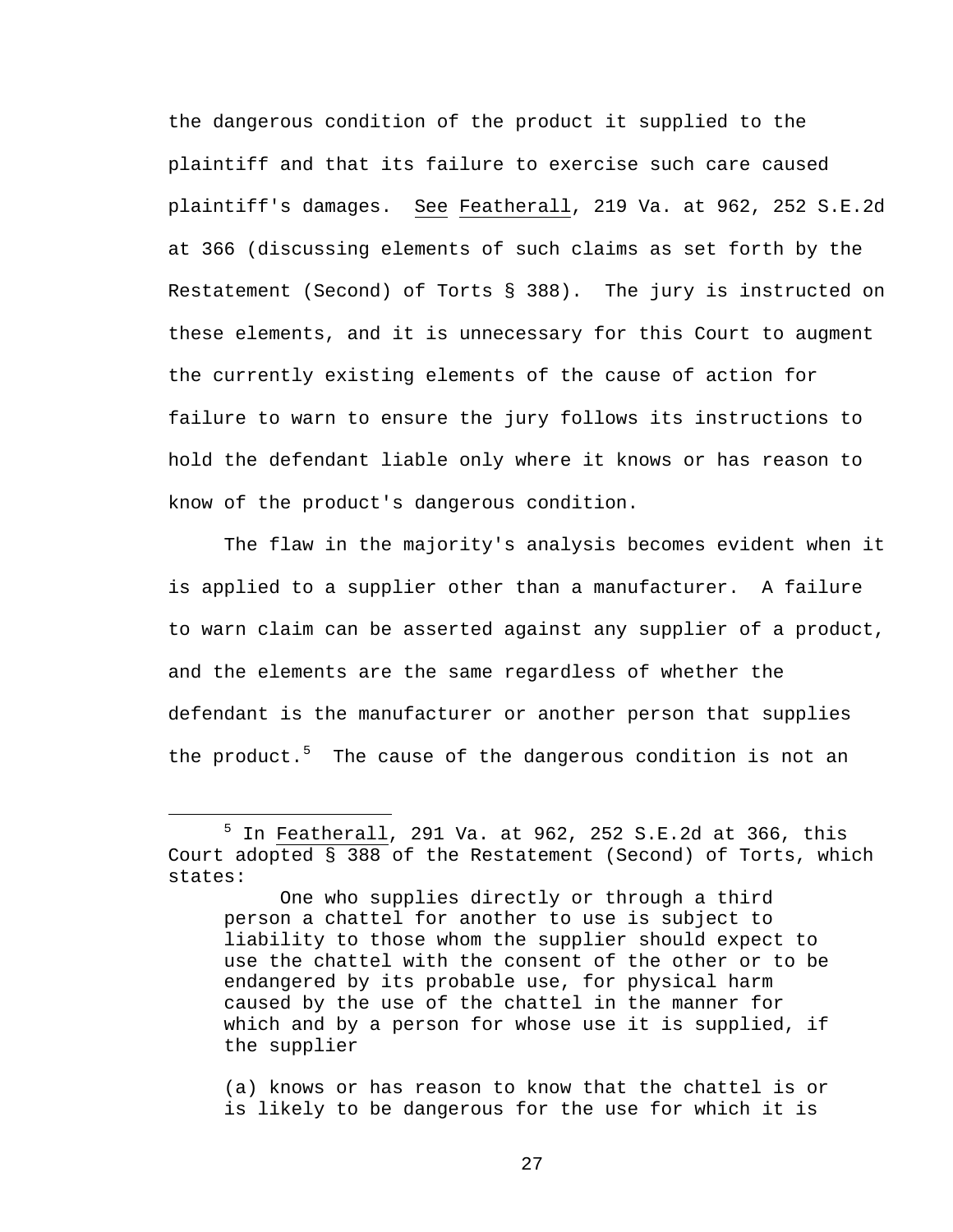element of a failure to warn claim because the negligence for which the supplier is held liable is the failure to exercise reasonable care in warning of the product's dangerous condition. Yet, by requiring a plaintiff to prove notice to a supplier through similar occurrences caused by defects attributable to that supplier, a plaintiff could never prove a failure to warn claim against a supplier other than a manufacturer.<sup>[6](#page-27-0)</sup> And against a manufacturer, the plaintiff could only prove a failure to warn claim if he or she can also prove negligent design or negligent manufacture. Thus, under the majority's test for establishing notice of a dangerous condition, the viability of a failure to warn claim in Virginia is substantially limited, if not entirely extinguished.

Unlike the majority, I would hold that evidence of the Mulkey, Tirone, Carf, and Roth fires is admissible. However,

## supplied, and

ī

(b) has no reason to believe that those for whose use the chattel is supplied will realize its dangerous condition, and

(c) fails to exercise reasonable care to inform them of its dangerous condition or of the facts which make it likely to be dangerous.

<span id="page-27-0"></span>6 In requiring that plaintiff prove a defect attributable to the "manufacturer," it is unclear whether the majority is attempting to limit this new standard for admission of similar occurrences proof to actions against manufacturers. Any such limitation would be illogical, though, since the elements of a cause of action for failure to warn are the same regardless of whether the defendant is a manufacturer or another supplier.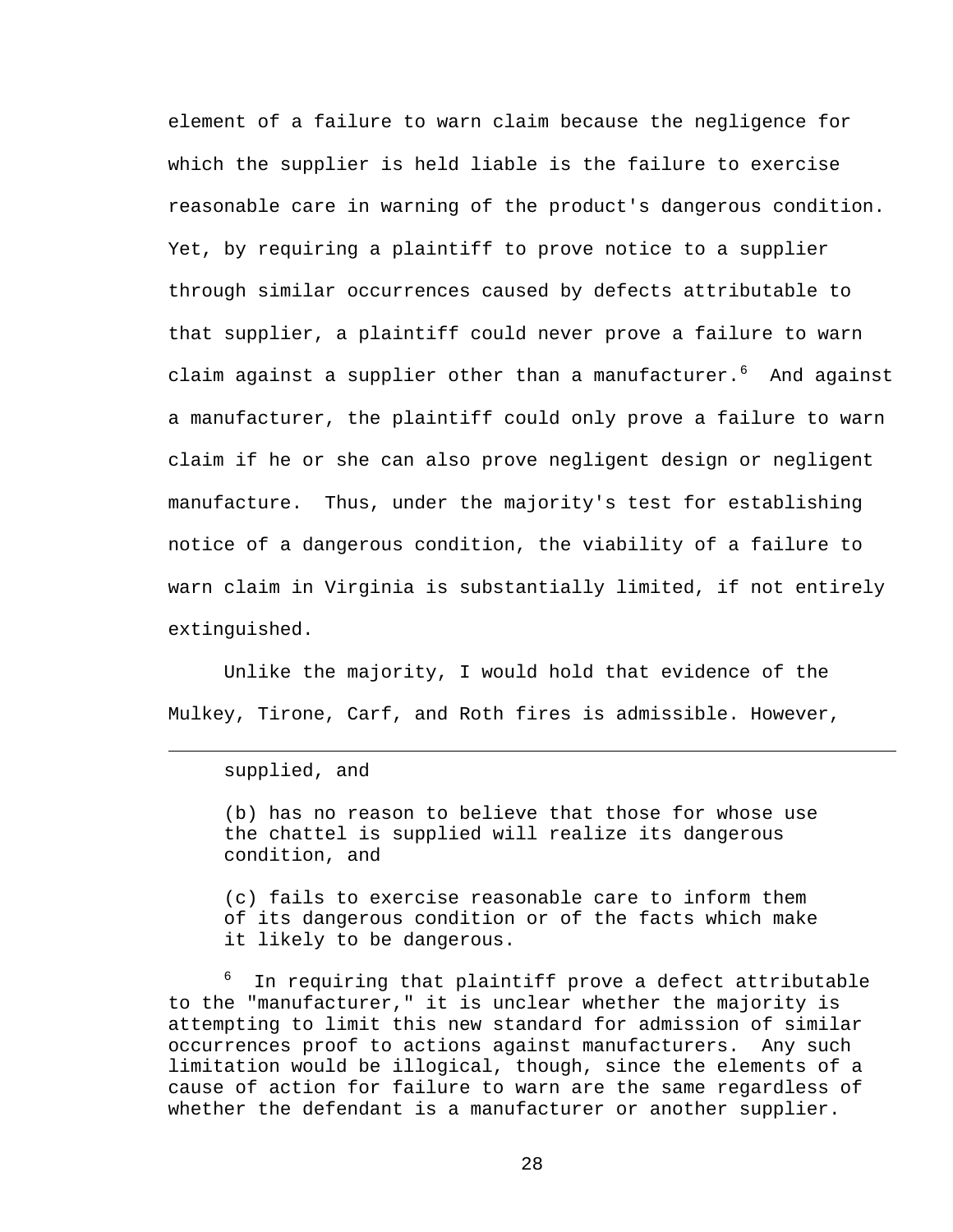because I would hold that, under the proper analysis, evidence of the Arencibia, Bryan, and Pell fires is inadmissible, I concur in the majority's holding to that extent.

B. Admission of Expert Testimony

Funkhouser's experts would testify "on what the industry standard would be in response to at least seven reports of unexplained, key-off fires." Additionally, Schulz is of the opinion that other similar occurrences "should have placed" Ford on notice that Ford's Windstar minivans manufactured between 1999 and 2003 were or were likely to be dangerous for the use for which they were sold because Ford knew or should have known that the electrical components in the instrument panel area of these vans had the potential to fail and result in a fire with the key in an " 'off' position."

Pursuant to Code § 8.01-401.1, "any expert witness may give testimony and render an opinion or draw inferences from facts, circumstances or data made known to or perceived by such witness at or before the hearing or trial during which he is called upon to testify." Furthermore, "[t]he facts, circumstances or data relied upon by such witness in forming an opinion or drawing inferences, if of a type normally relied upon by others in the particular field of expertise in forming opinions and drawing inferences, need not be admissible in evidence." Id. However, this statute does not allow for introduction of otherwise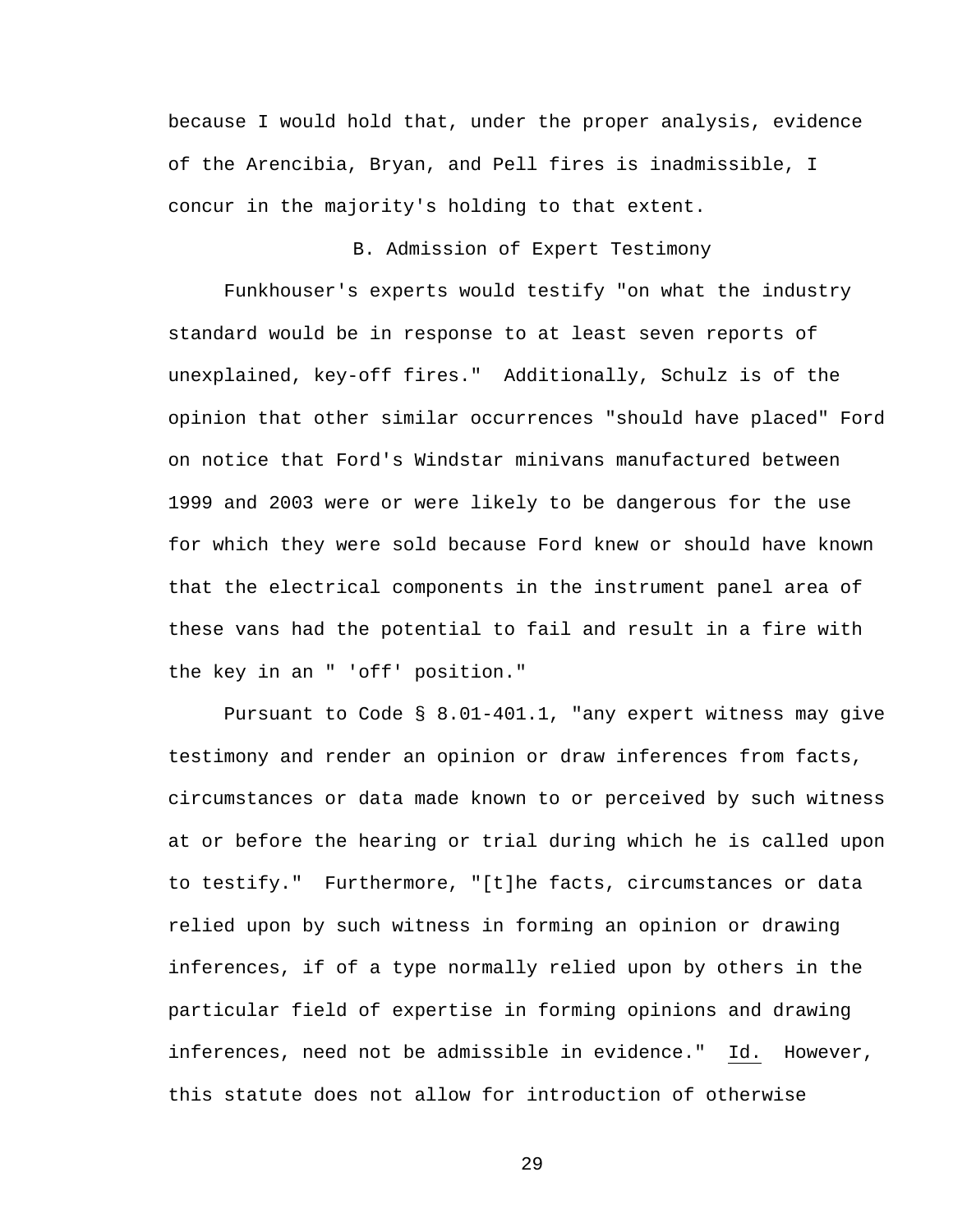inadmissible evidence during direct examination of an expert witness merely because the expert relied on such evidence in formulating an opinion. See Commonwealth v. Wynn, 277 Va. 92, 100, 671 S.E.2d 137, 141 (2009). Therefore, Funkhouser's expert witnesses may not testify about or refer to any inadmissible fires during their direct testimony at trial.

Although Funkhouser's expert witnesses may not make reference to inadmissible fires during their direct examination, Code § 8.01-401.1 expressly permits expert witnesses to rely upon inadmissible information in formulating their opinions if it is "of a type normally relied upon by others in the particular field of expertise in forming opinions and drawing inferences." Thus, the circuit court's ruling prohibiting Funkhouser's experts from relying upon information regarding the other Windstar van fires in formulating their opinions is inconsistent with the language of Code § 8.01-401.1. Of course, Ford would be entitled to cross-examine Funkhouser's experts at trial as to the basis for each opinion, including whether, in formulating such opinion, the expert relied on occurrences not shown to be substantially similar to the Funkhouser fire. See id. (providing that the expert may be "required to disclose the underlying facts or data on cross-examination").<sup>[7](#page-29-0)</sup>

<span id="page-29-0"></span> <sup>7</sup> As with all expert opinion testimony, "such opinion[s] must meet certain standards as a condition precedent to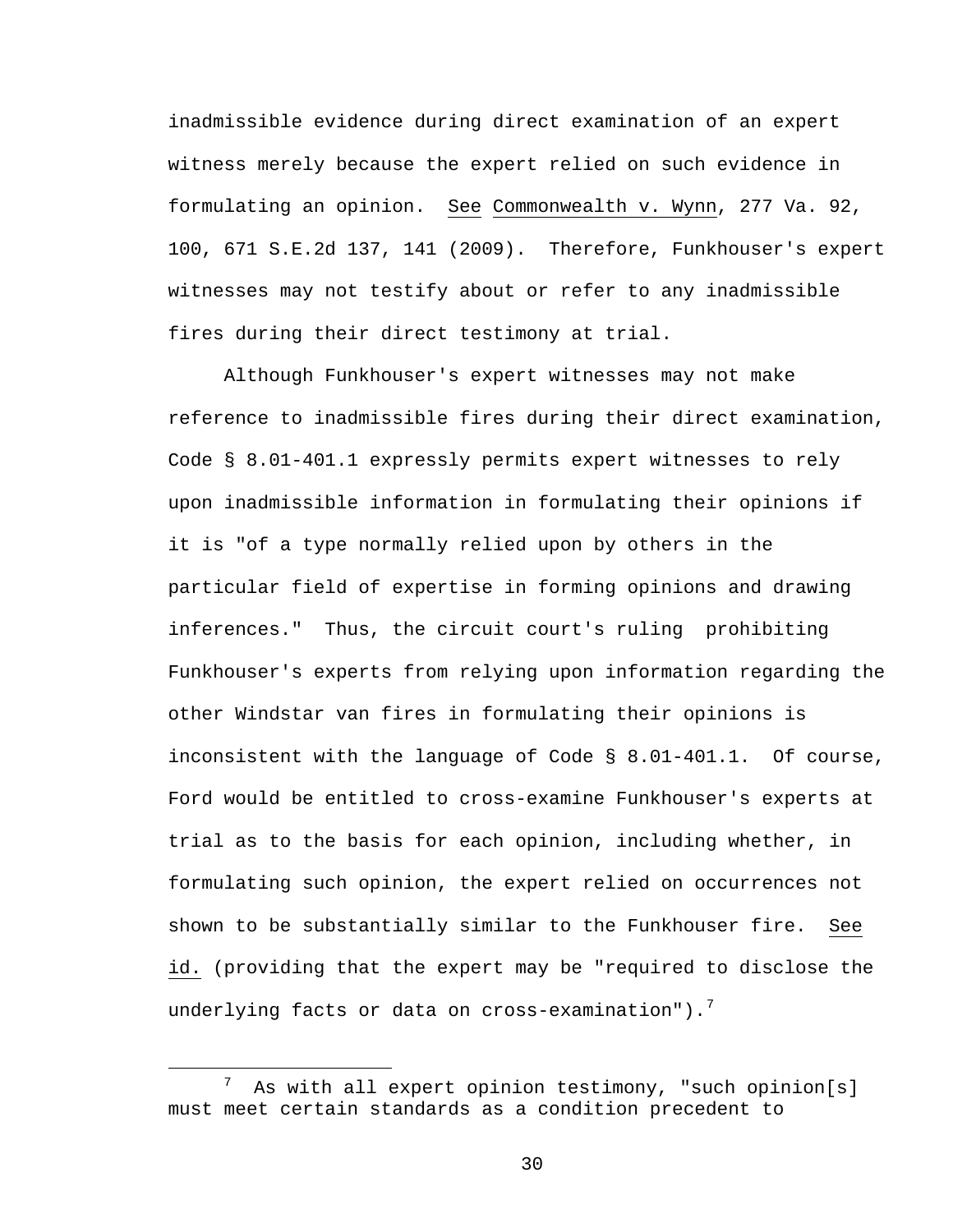Although the majority recognizes that Code § 8.01-401.1 permits expert witnesses to rely upon inadmissible information in formulating their opinions if it is "of a type normally relied upon by others in the particular field of expertise in forming opinions and drawing inferences," it upholds the circuit court's ruling prohibiting any reliance upon the prior fires by Funkhouser's experts by creating an exception that would prohibit experts from relying on evidence "that fails the substantial similarity test." Despite the well-established doctrine that "[c]ourts cannot 'add language to the statute the General Assembly has not seen fit to include,' " the majority has amended Code § 8.01-401.1 to provide that information relied upon by an expert witness need not be admissible in evidence unless it is inadmissible because it fails the substantial similarity test. Jackson v. Fidelity & Deposit Co., 269 Va.

admission into evidence." Blue Ridge Serv. Corp. v. Saxon Shoes, Inc., 271 Va. 206, 213, 624 S.E.2d 55, 59 (2006). " 'Expert testimony . . . cannot be speculative or founded upon assumptions that have an insufficient factual basis.' " Id. (quoting Tittswoth v. Robinson, 252 Va. 151, 154, 475 S.E.2d 261, 263 (1996)). " 'Expert testimony founded upon assumptions that have no basis in fact is not merely subject to refutation by cross-examination or by counter-experts; it is inadmissible.' " Norfolk S. Ry. Co. v. Rogers, 270 Va. 468, 479, 621 S.E.2d 59, 65 (2005) (quoting Vasquez v. Mabini, 269 Va. 155, 160, 606 S.E.2d 809, 811 (2005)). Since the circuit court ruled, in limine, that Funkhouser's experts could not use the other Windstar van fires "as a predicate" for their testimony by virtue of its ruling on the admissibility of the other fires as similar occurrences, the sufficiency of the factual basis for any specific expert testimony is not before us.

ī